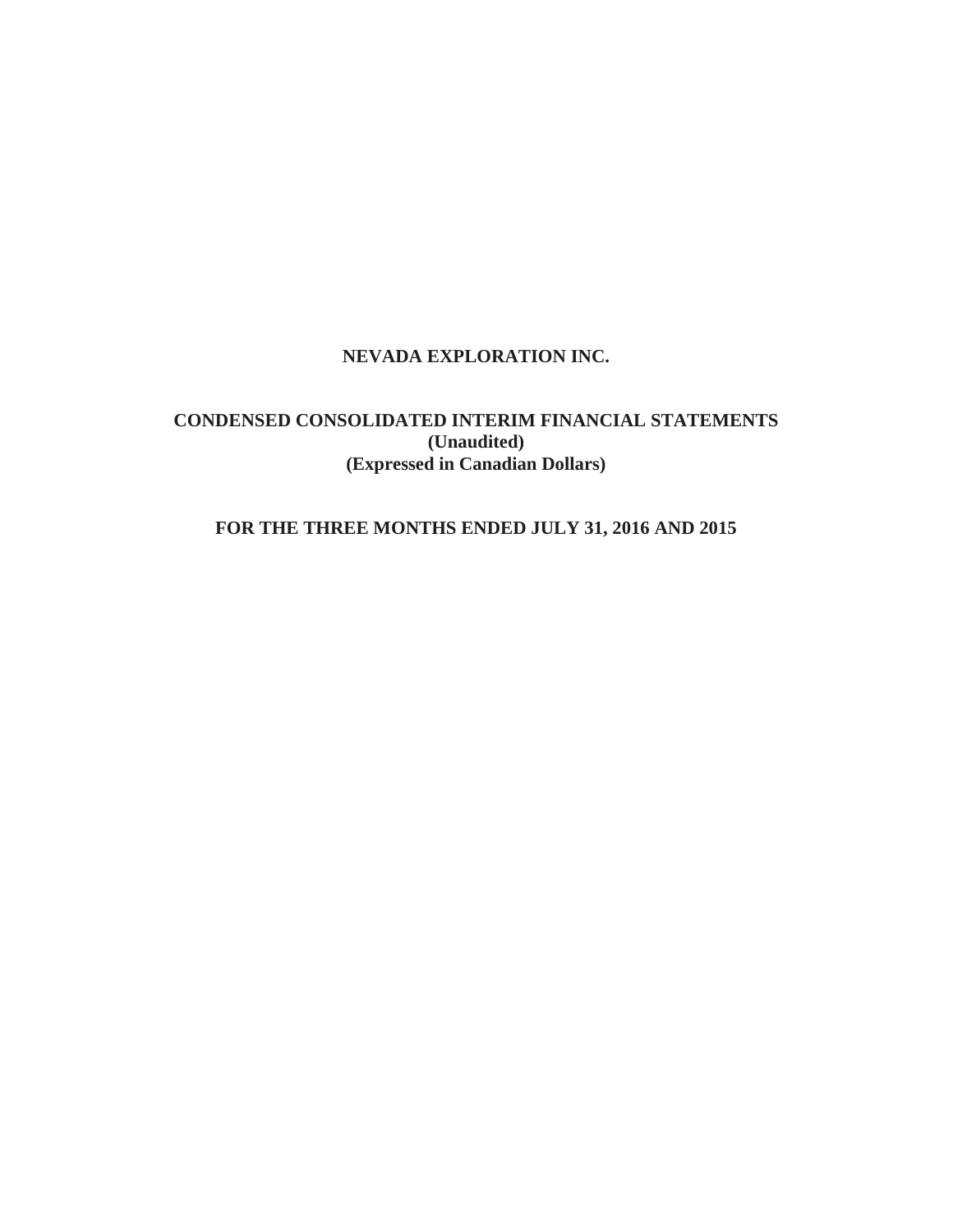# **NEVADA EXPLORATION INC.**  CONDENSED CONSOLIDATED INTERIM STATEMENTS OF FINANCIAL POSITION (Unaudited - Expressed in Canadian Dollars) AS AT

|                                                                                   |          |                | July 31,<br>2016 | April 30,<br>2016 |
|-----------------------------------------------------------------------------------|----------|----------------|------------------|-------------------|
| <b>ASSETS</b>                                                                     |          |                |                  | (Audited)         |
| <b>Current assets</b>                                                             |          |                |                  |                   |
| Cash                                                                              |          |                | \$<br>1,821,460  | \$<br>74,820      |
| Accounts receivable (Note 4)                                                      |          |                | 18,870           | 16,506            |
| Prepaid expenses (Note 5)                                                         |          |                | 7,683            | 11,595            |
| Short term investments (Note 6)                                                   |          |                | 5,102            | 8,503             |
| <b>Total current assets</b>                                                       |          |                | 1,853,115        | <u>111,424</u>    |
| <b>Non-current assets</b>                                                         |          |                |                  |                   |
| Equipment (Note 8)                                                                |          |                | 267,692          | 46,192            |
| Deposits and bonds (Note 10)                                                      |          |                | 46,882           | 45,281            |
| <b>Total non-current assets</b>                                                   |          |                | 314,574          | 91,473            |
| <b>Total assets</b>                                                               |          |                | \$<br>2,167,689  | \$<br>202,897     |
| <b>LIABILITIES AND EQUITY</b>                                                     |          |                |                  |                   |
| <b>Current liabilities</b>                                                        |          |                |                  |                   |
| Accounts payable and accrued liabilities (Notes 7 and 11)                         |          |                | \$<br>166,504    | \$<br>132,443     |
| Short term demand loan                                                            |          |                |                  |                   |
| Current portion of finance lease obligations (Note 12)                            |          |                | 8,913            | 11,381            |
| <b>Total current liabilities</b>                                                  |          |                | 175,417          | 143,824           |
| <b>Non-current liabilities</b>                                                    |          |                |                  |                   |
| Finance lease obligations (Note 12)                                               |          |                | 19,383           | 18,631            |
| <b>Total liabilities</b>                                                          |          |                | 194,800          | 162,455           |
| <b>Equity</b>                                                                     |          |                |                  |                   |
| Capital stock (Note 13)                                                           |          |                | 19,196,884       | 17,364,355        |
| Reserves (Note 13)                                                                |          |                | 1,277,246        | 866,472           |
| Deficit                                                                           |          |                | (18,501,241)     | (18, 190, 385)    |
| <b>Total equity</b>                                                               |          |                | 1,972,889        | 40,442            |
| <b>Total liabilities and equity</b>                                               |          |                | \$<br>2,167,689  | \$<br>202,897     |
| Nature of operations and continuance of operations (Note 1)                       |          |                |                  |                   |
| <b>Change in accounting policy (Note 3)</b><br><b>Subsequent events (Note 19)</b> |          |                |                  |                   |
| Approved and authorized on behalf of the Board on: September 29, 2016             |          |                |                  |                   |
| "Wade Hodges"                                                                     | Director | "Dennis Higgs" | Director         |                   |

The accompanying notes are an integral part of these condensed consolidated interim financial statements.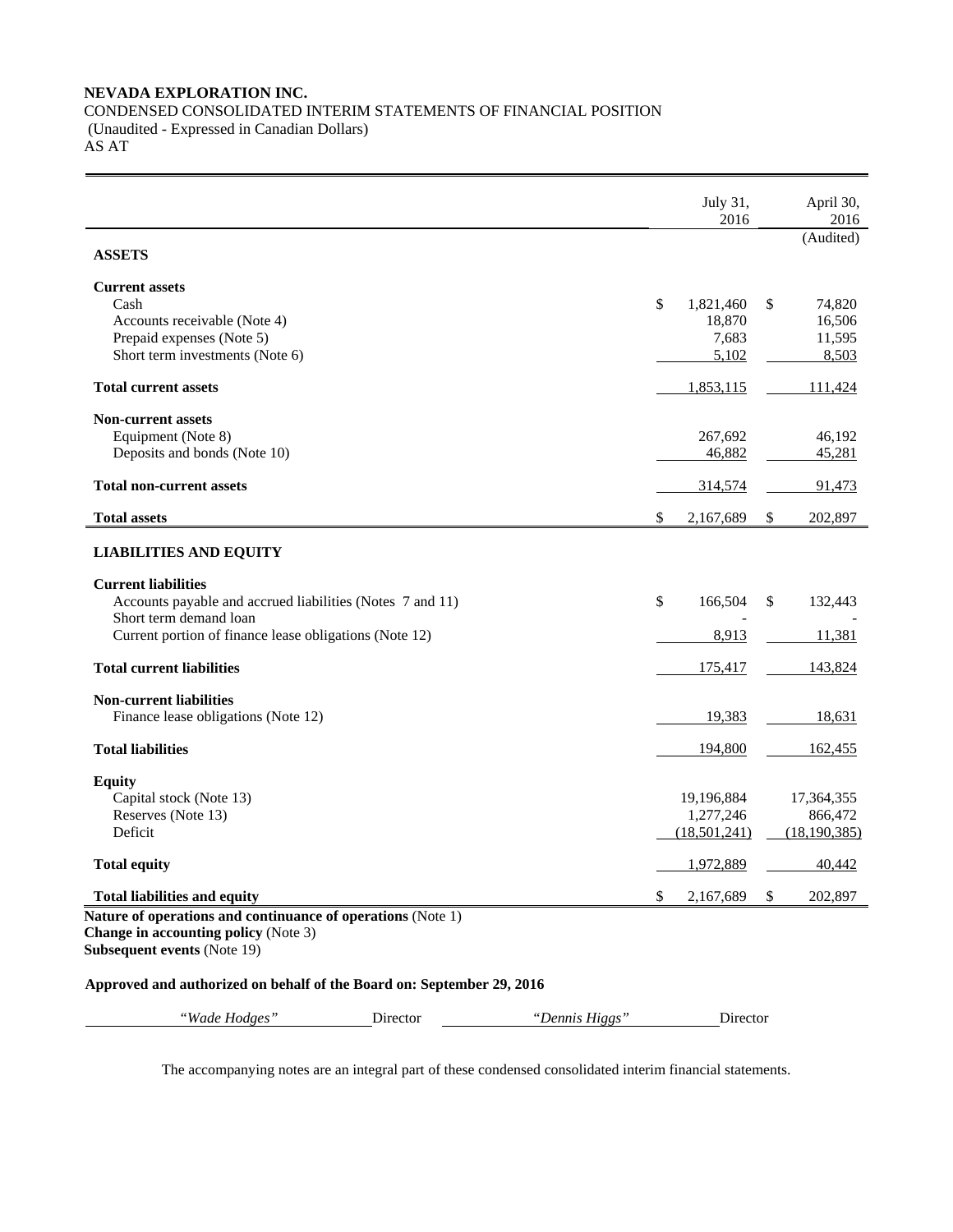# **NEVADA EXPLORATION INC.**  CONDENSED CONSOLIDATED INTERIM STATEMENTS OF LOSS AND COMPREHENSIVE LOSS (Unaudited) (Expressed in Canadian Dollars)

|                                                                    | <b>Three Months</b><br><b>Ended</b><br>July 31, 2016 | <b>Three Months</b><br><b>Ended</b><br>July 31, 2015<br>(Restated - Note 3) |
|--------------------------------------------------------------------|------------------------------------------------------|-----------------------------------------------------------------------------|
| <b>EXPENSES</b>                                                    |                                                      |                                                                             |
| Amortization (Note 8)                                              | 9,335                                                | 5,365                                                                       |
| Exploration and evaluation expenditures (Note 9)                   | 60,874                                               |                                                                             |
| General exploration costs                                          | 12,949                                               | 199                                                                         |
| Interest and bank charges                                          | 1,434                                                | 666                                                                         |
| Investor relations                                                 | 129,838                                              | 900                                                                         |
| Office expenses and other                                          | 179                                                  | 11,393                                                                      |
| Professional fees and consulting (Note 7)                          | 32,229                                               | 33,638                                                                      |
| Rent                                                               | 7,804                                                | 6,700                                                                       |
| Salaries (Note 15)                                                 | 42,400                                               | 26,259                                                                      |
| Share-based payments (Notes 13)                                    | 20,457                                               | $\overline{\phantom{0}}$                                                    |
| Travel                                                             | 3,676                                                | 1,765                                                                       |
| <b>Total operating expenses</b>                                    | (321, 175)                                           | (86, 885)                                                                   |
| <b>OTHER ITEMS</b>                                                 |                                                      |                                                                             |
| Unrealized loss on marketable securities (Note 6)                  | (3,401)                                              | (1,701)                                                                     |
| Net project management consulting revenue                          | 13,720                                               | 1,244                                                                       |
| <b>Total other items</b>                                           | 10,319                                               | (457)                                                                       |
| Net loss for the period                                            | (310, 856)                                           | (87, 342)                                                                   |
| <b>OTHER COMPREHENSIVE LOSS</b><br>Currency translation adjustment | (1,788)                                              | (8, 408)                                                                    |
|                                                                    |                                                      |                                                                             |
| Comprehensive loss for the period                                  | \$<br>(312, 644)                                     | \$<br>(95, 750)                                                             |
| Basic and diluted loss per common share                            | \$<br>(0.01)                                         | \$<br>(0.01)                                                                |
| Weighted average number of common shares<br>outstanding            | 39,847,018                                           | 13,374,600                                                                  |

The accompanying notes are an integral part of these condensed consolidated interim financial statements.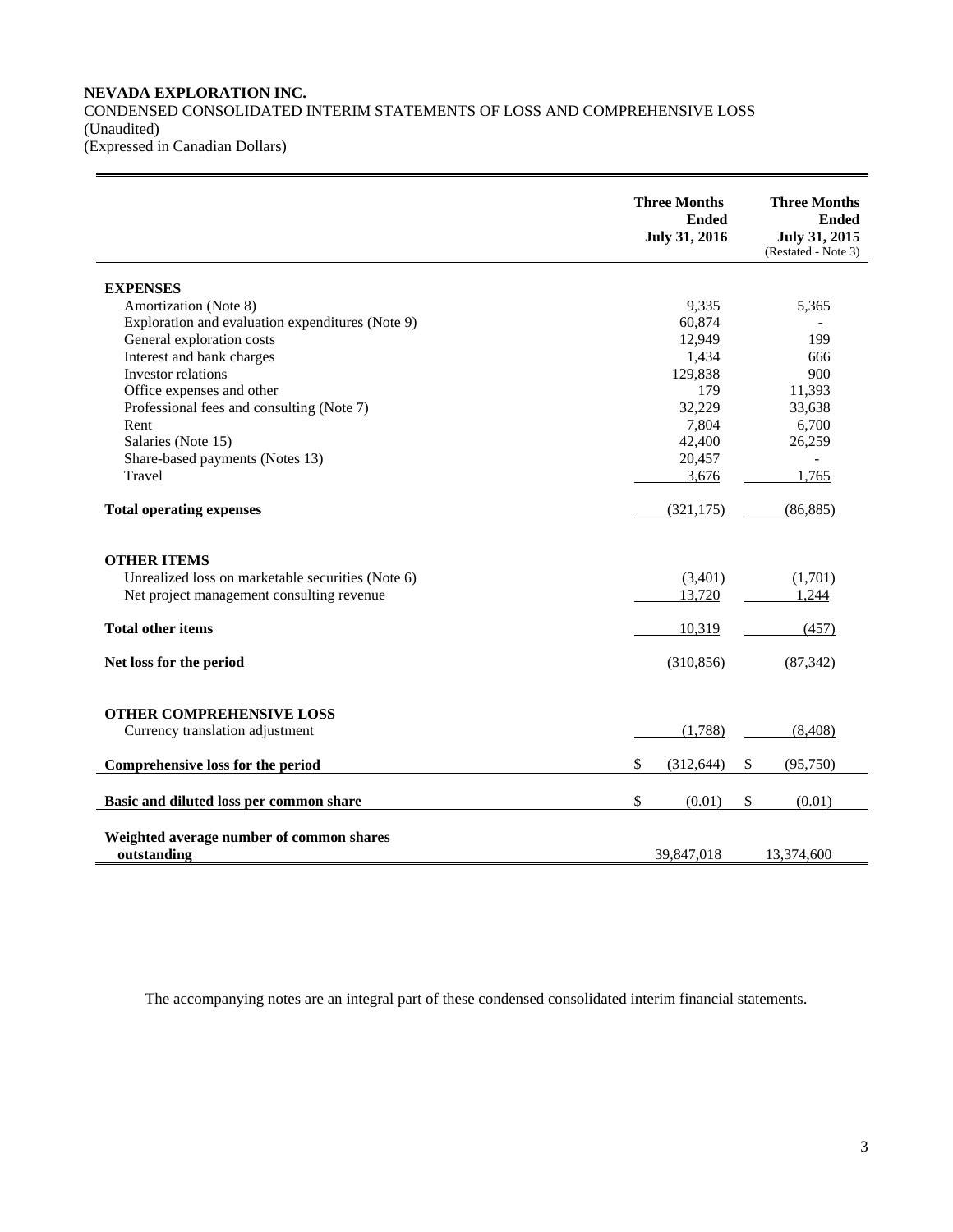# **NEVADA EXPLORATION INC.**  CONDENSED CONSOLIDATED INTERIM STATEMENTS OF CHANGES IN EQUITY (Unaudited) (Expressed in Canadian Dollars)

|                                                                                       | Capital Stock              |     |                        |    |                          |     | Reserves              |      |                                              |    |                                        |                                   |               |                                    |
|---------------------------------------------------------------------------------------|----------------------------|-----|------------------------|----|--------------------------|-----|-----------------------|------|----------------------------------------------|----|----------------------------------------|-----------------------------------|---------------|------------------------------------|
|                                                                                       | <b>Shares</b><br>(Note 13) |     | Amount<br>(Note 13)    |    | Options<br>(Note 13)     |     | Warrants<br>(Note 13) |      | Currency<br>Translation<br>(Restated-Note 3) |    | Total<br>Reserves<br>(Restated-Note 3) | Deficit<br>(Restated-Note 3)      |               | Total<br>Equity                    |
| Balance, April 30, 2015<br>Currency translation adjustment<br>Net loss for the period | 13,374,600                 | £.  | 16,368,731             |    | 500,342                  | -\$ | 47,685 \$<br>٠        |      | (23,071)<br>(8, 408)                         | -S | 524,956<br>(8,408)                     | (17, 196, 840)<br>S.<br>(87, 342) | <sup>\$</sup> | (303, 153)<br>(8,408)<br>(87, 342) |
| Balance, July 31, 2015                                                                | 13,374,600                 | \$  | 16,368,731             |    | 500,342                  | -S  | 47,685 \$             |      | (31, 479)                                    | -S | 516,548                                | (17,249,192)                      | -S            | (398, 903)                         |
| Balance, April 30, 2016                                                               | 34,086,750                 | \$. | 17,364,355             | \$ | 507,647 \$               |     | 393,376 \$            |      | (34, 551)                                    | -S | 866,472                                | (18, 190, 385)                    | <sup>\$</sup> | 40,442                             |
| Private placement<br>Relative fair value of unit warrants issued                      | 5,000,000                  |     | 1,750,000<br>(462,940) |    | $\overline{\phantom{a}}$ |     | 462,940               |      |                                              |    | 462,940                                | $\overline{\phantom{a}}$          |               | 1,750,000                          |
| Finder's unit shares<br>Finder's unit warrants                                        | 147,600                    |     | 51,660<br>(23,890)     |    |                          |     | 23,890                |      |                                              |    | 23,890                                 |                                   |               | 51,660                             |
| Share issuance costs<br>Share-based payments                                          |                            |     | (90,026)               |    | 20,457                   |     |                       |      |                                              |    | 20,457                                 | $\overline{\phantom{a}}$          |               | (90,026)<br>20,457                 |
| Warrants exercised                                                                    | 5,130,000                  |     | 607,725                |    |                          |     | (94, 725)             |      |                                              |    | (94, 725)                              | ٠                                 |               | 513,000                            |
| Currency translation adjustment<br>Net loss for the period                            |                            |     |                        |    | $\overline{\phantom{a}}$ |     | ٠                     |      | (1,788)                                      |    | (1,788)                                | (310, 856)                        |               | (1,788)<br>(310, 856)              |
| Balance, July 31, 2016                                                                | 44,364,350                 | \$. | 19,196,884             | S. | 528,104 \$               |     | 785,481               | - \$ | (36, 339)                                    | S. | ,277,246                               | \$(18,501,241)                    | £.            | 1,972,889                          |

On August 28, 2015, the Company's common shares were consolidated on the basis of one post-consolidated common share for every ten pre-consolidated common shares. The numbers of the shares, options and warrants presented in these condensed consolidated interim financial statements have all been adjusted retrospectively to reflect the impact of this share consolidation.

The accompanying notes are an integral part of these condensed consolidated interim financial statements.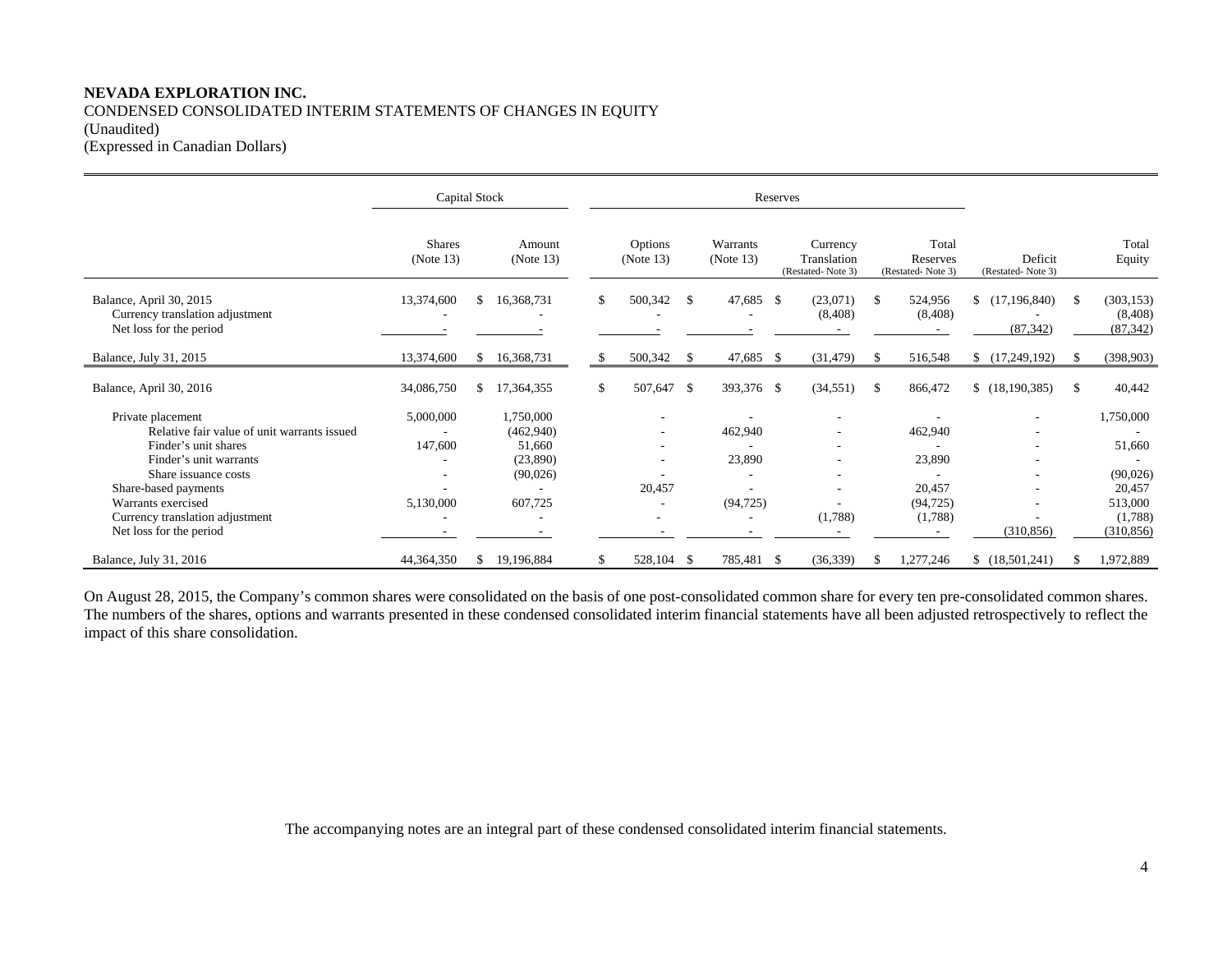# **NEVADA EXPLORATION INC.**  CONDENSED CONSOLIDATED INTERIM STATEMENTS OF CASH FLOWS (Unaudited) (Expressed in Canadian Dollars)

|                                                     | Three Months<br>Ended<br>July 31, 2016 |            |    | Three Months<br>Ended<br>July 31, 2015<br>(Restated - Note 3) |  |  |
|-----------------------------------------------------|----------------------------------------|------------|----|---------------------------------------------------------------|--|--|
| <b>CASH FLOWS FROM OPERATING ACTIVITIES</b>         |                                        |            |    |                                                               |  |  |
| Net loss for the period                             | \$                                     | (310, 856) | \$ | (87, 342)                                                     |  |  |
| Items not affecting cash:                           |                                        |            |    |                                                               |  |  |
| Amortization                                        |                                        | 9,335      |    | 5,365                                                         |  |  |
| Share-based payments                                |                                        | 20,457     |    |                                                               |  |  |
| Unrealized loss on marketable securities            |                                        | 3,401      |    | 1,701                                                         |  |  |
| Reversal of accrued liabilities                     |                                        | 23,049     |    |                                                               |  |  |
| Changes in non-cash working capital items:          |                                        |            |    |                                                               |  |  |
| Accounts receivable                                 |                                        | (2,364)    |    | 1,080                                                         |  |  |
| Prepaid expenses                                    |                                        | 3,912      |    | (676)                                                         |  |  |
| Redemption of bonds                                 |                                        |            |    | 5,803                                                         |  |  |
| Accounts payable and accrued liabilities            |                                        | 11,012     |    | 58,610                                                        |  |  |
| Net cash provided by (used in) operating activities |                                        | (242, 054) |    | (15, 459)                                                     |  |  |
| <b>CASH FLOWS FROM INVESTING ACTIVITIES</b>         |                                        |            |    |                                                               |  |  |
| Acquisition of equipment                            |                                        | (227, 232) |    |                                                               |  |  |
| Net cash provided by (used in) investing activities |                                        | (227, 232) |    |                                                               |  |  |
| <b>CASH FLOWS FROM FINANCING ACTIVITIES</b>         |                                        |            |    |                                                               |  |  |
| Proceeds from private placement                     |                                        | 1,750,000  |    |                                                               |  |  |
| Share issuance cost                                 |                                        | (38, 366)  |    |                                                               |  |  |
| Short-term loan received                            |                                        |            |    | 9,457                                                         |  |  |
| Warrants exercised                                  |                                        | 513,000    |    |                                                               |  |  |
| Repayment of finance lease obligations              |                                        | (2,905)    |    | (3,000)                                                       |  |  |
| Net cash provided by financing activities           |                                        | 2,221,729  |    | 6,457                                                         |  |  |
| <b>Effect of foreign exchange</b>                   |                                        | (5,803)    |    | 7,430                                                         |  |  |
| Change in cash for the period                       |                                        | 1,746,640  |    | (1,572)                                                       |  |  |
| Cash, beginning of period                           |                                        | 74,820     |    | 29,674                                                        |  |  |
| Cash, end of period                                 | \$                                     | 1,821,460  | \$ | 28,102                                                        |  |  |

The accompanying notes are an integral part of these condensed consolidated interim financial statements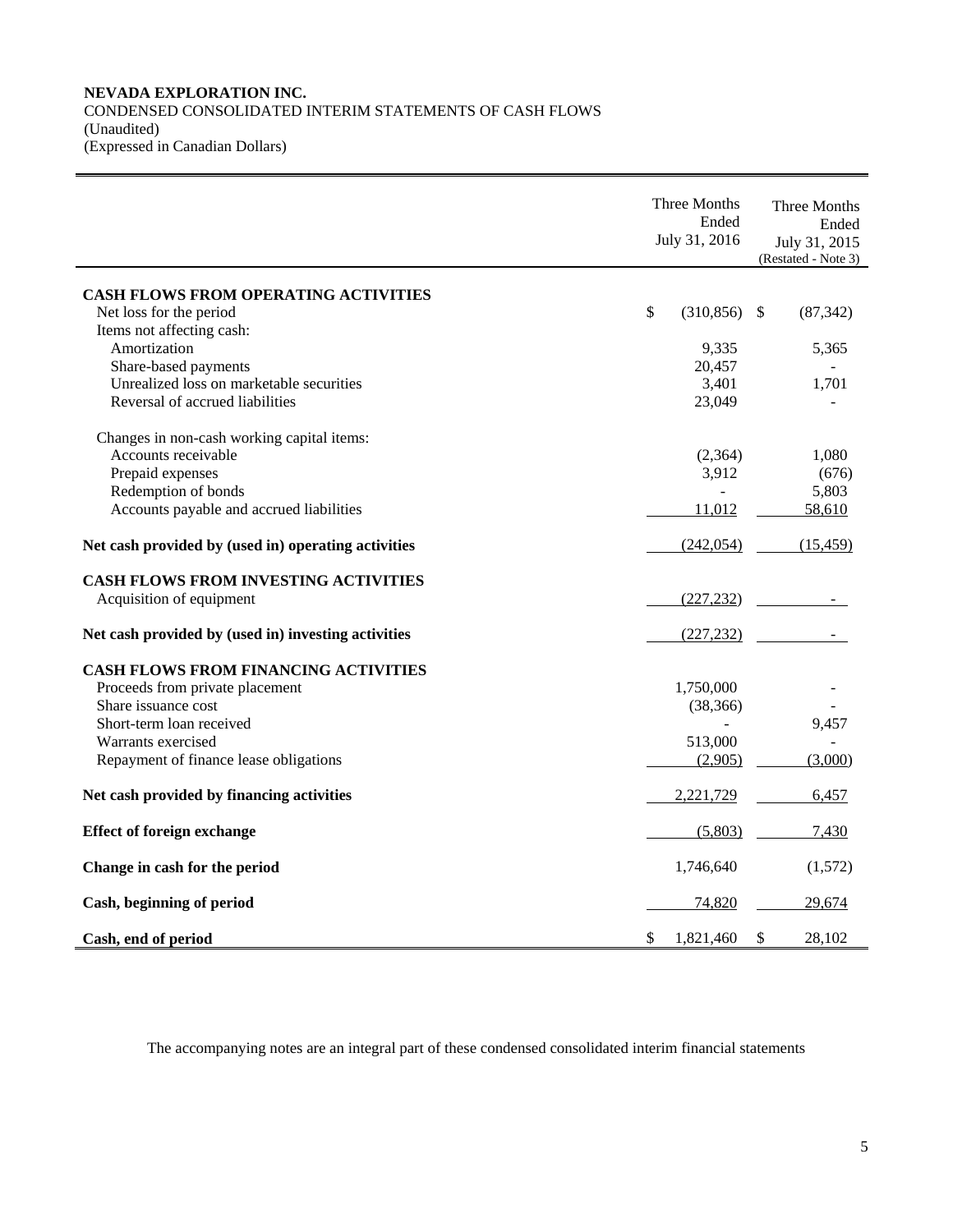# **1. NATURE OF OPERATIONS AND CONTINUANCE OF OPERATIONS**

Nevada Exploration Inc. (the "Company" or "NGE") was incorporated on April 6, 2006 under the Canada Business Corporations Act and is in the business of acquiring and exploring mineral properties.

The Company is listed on the TSX Venture Exchange ("TSX-V") under the trading symbol "NGE" and on the OTCQX marketplace under the trading symbol "NVDEF". The Company's head office is located at Suite 1500 - 885 West Georgia Street, Vancouver, BC V6C 3E8. The Company's registered and records office is located at 25th Floor, 700 W. Georgia St., Vancouver, BC V7Y 1B3.

 These condensed consolidated interim financial statements are authorized for issue on behalf of the Board of Directors on September 29, 2016.

### Continuance of operations

The business of mining and exploring for minerals involves a high degree of risk and there can be no assurance that current exploration programs will result in profitable mining operations. The Company's continued existence is dependent upon the preservation of its interests in the underlying properties, the discovery of economically and recoverable reserves, the achievement of profitable operations, or the ability of the Company to raise additional financing, if necessary, or alternatively upon the Company's ability to dispose of its interests on an advantageous basis. Subsequent to July 31, 2016, the Company received proceeds of \$705,000 from a private placement (Note 19).

Although the Company has taken steps to verify title to the properties on which it is conducting exploration and in which it has an interest, in accordance with industry standards for the current stage of exploration of such properties, these procedures do not guarantee the Company's title. Property title may be subject to unregistered prior agreements, unregistered claims and noncompliance with regulatory and environmental requirements.

# **2. SIGNIFICANT ACCOUNTING POLICIES**

### **Basis of presentation**

On August 28, 2015, the Company's common shares were consolidated on the basis of one post-consolidated common share for every ten pre-consolidated common shares. The numbers of the shares, options and warrants presented in these condensed consolidated interim financial statements have all been adjusted retrospectively to reflect the impact of this share consolidation.

# **Statement of compliance**

 These condensed consolidated interim financial statements have been prepared in accordance with IAS 34, *Interim Financial Reporting* ("IAS 34"), as issued by the International Accounting Standards Board ("IASB") and interpretations issued by the IFRS Interpretations Committee (IFRICs). Accordingly, they do not include all of the information required for full annual financial statements by International Financial Reporting Standards ("IFRS") for complete financial statements for year-end reporting purposes. These condensed consolidated interim financial statements should be read in conjunction with the Company's financial statements for the year ended April 30, 2016, which have been prepared in accordance with IFRS as issued by the IASB.

 The accounting policies applied by the Company in these condensed consolidated interim financial statements are the same as those applied by the Company in its most recent annual audited consolidated financial statements as at and for the year ended April 30, 2016 as filed on SEDAR at www.sedar.com.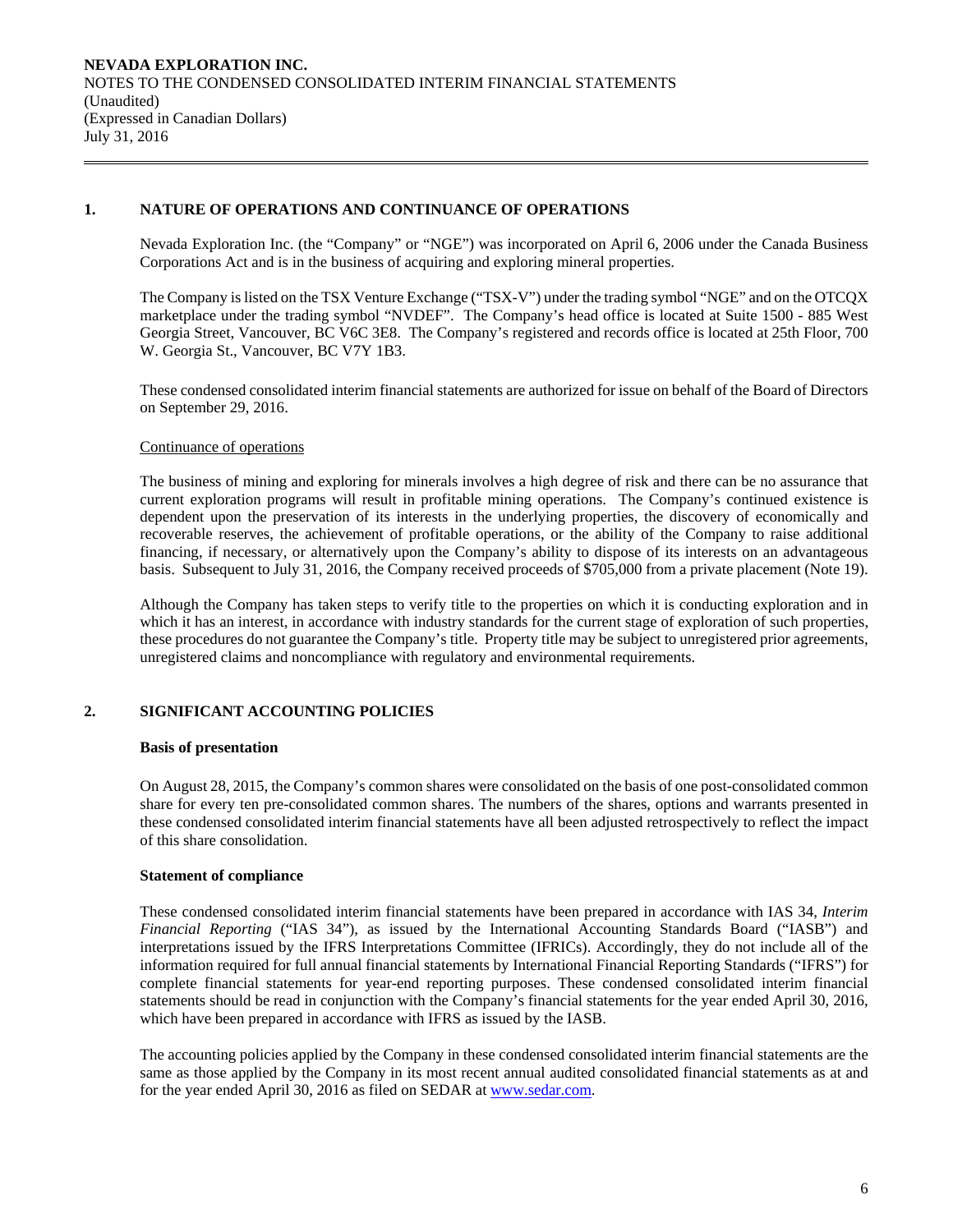# **2. SIGNIFICANT ACCOUNTING POLICIES** (cont'd…)

### **Change in accounting policy**

 During the year ended April 30, 2016, the Company retrospectively changed its accounting policy for exploration and evaluation assets. See Note 3.

### **Basis of consolidation**

 These condensed consolidated interim financial statements include the accounts of the Company and its wholly-owned subsidiary Pediment Gold LLC. The financial statements of the Company's subsidiary have been consolidated from the date that control commenced. All inter-company balances and transactions, and income and expenses have been eliminated upon consolidation.

The condensed consolidated interim financial statements include the financial statements of Nevada Exploration Inc. and its subsidiary listed in the following table:

| Name of Subsidiary | Country of<br>Incorporation | Functional<br>Currency | Ownership<br>Interest | Principal Activity  |
|--------------------|-----------------------------|------------------------|-----------------------|---------------------|
| Pediment Gold LLC  | USA                         | US dollar              | 100%                  | Exploration company |

### **Use of judgments and estimates**

The preparation of these condensed consolidated interim financial statements requires management to make certain estimates, judgments and assumptions that affect the reported amounts of assets and liabilities at the date of the financial statements and the reported revenues and expenses during the year.

 Significant assumptions about the future and other sources of estimated uncertainty that management has made at the end of the reporting period, that could result in a material adjustment to the carrying amounts of assets and liabilities in the event that the actual results differ from assumptions made, relate to, but are not limited to, the following:

- i) the estimated useful lives of equipment and the related amortization;
- ii) impairment of equipment;
- iii) valuation of share-based payments and warrants;
- iv) estimated amounts for environmental rehabilitation provisions

#### **Functional and presentation currency**

These condensed consolidated interim financial statements are presented in Canadian dollars, which is the Company's functional currency. The functional currency of the Company's wholly-owned subsidiary Pediment Gold LLC is the US dollar.

#### **Share issuance costs**

 Professional fees, consulting fees and other costs that are directly attributable to financing transactions are charged to capital stock when the related shares are issued. If the financing is not completed share issue costs are charged to profit or loss.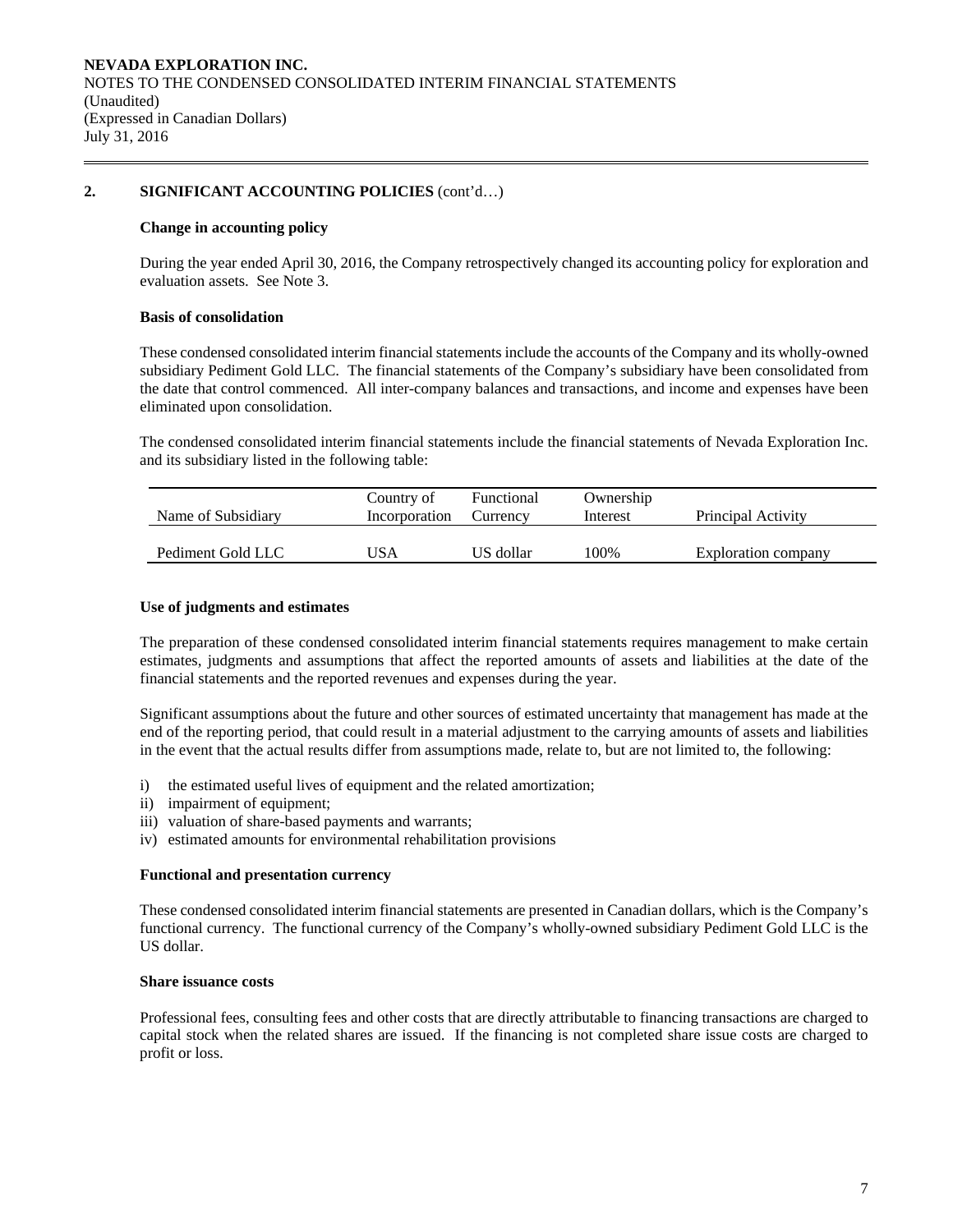# **2. SIGNIFICANT ACCOUNTING POLICIES** (cont'd...)

### **Equipment**

Equipment is recorded at historical cost less accumulated amortization and impairment charges. Equipment is amortized on a straight-line basis over their estimated useful lives as follows:

| Exploration equipment | 5 to 7 years |
|-----------------------|--------------|
| <b>Vehicles</b>       | 5 years      |
| Computer equipment    | 3 years      |
| Database              | 10 years     |

The cost of replacing a piece of equipment is recognized in the carrying amount of the equipment if it is probable that the future economic benefits embodied within the part will flow to the Company and its cost can be measured reliably. The carrying amount of the replaced part is derecognized. The costs of the day-to-day servicing of the equipment are recognized in profit or loss as incurred.

### **Resource properties – exploration and evaluation expenditures**

 The Company expenses exploration and evaluation expenditures as incurred. Exploration and evaluation expenditures include acquisition cost of mineral properties, properly option payments and evaluation activities. Once a project has been established as commercially viable and technically feasible, related development expenditures are capitalized. This includes costs incurred in preparing the site for mining operations. Capitalization ceases when the mine is capable of commercial production, with the exception of development costs that give rise to a future benefit.

### **Impairment**

At the end of each reporting date, the carrying amounts of the Company's long-lived assets are reviewed to determine whether there is any indication that those assets may be impaired. If such indication exists, the recoverable amount of the asset is estimated in order to determine the extent of the impairment, if any.

Impairment is determined for an individual asset unless the asset does not generate cash inflows that are independent of those generated from other assets or group of assets, in which case, the individual assets are grouped together into cash generating units ("CGU's") for impairment purposes. The recoverable amount is the higher of fair value less costs of disposal and value in use. Fair value is the price that would be received to sell an asset or paid to transfer a liability in an ordinary transaction between market participants at the measurement date. In assessing value in use, the estimated future cash flows are discounted to their present value using a pre-tax discount rate that reflects current market assessments of the time value of money and the risks specific to the asset. If the recoverable amount of an asset is estimated to be less than its carrying amount, the carrying amount of the asset is reduced to its recoverable amount and the impairment loss is recognized in profit and loss for the period.

Where an impairment loss subsequently reverses, the carrying amount of the asset (or CGU) is increased to the revised estimate of its recoverable amount, but to an amount that does not exceed the carrying amount that would have been determined had no impairment loss been recognized for the asset (or CGU) in prior years. A reversal of an impairment loss is recognized immediately in profit or loss.

### **Income taxes**

Income tax expense comprises current and deferred tax. Income tax is recognized in profit or loss except to the extent that it relates to items recognized directly in equity. Current tax expense is the expected tax payable on taxable income for the year, using tax rates enacted or substantively enacted at period end, adjusted for amendments to tax payable with regards to previous years.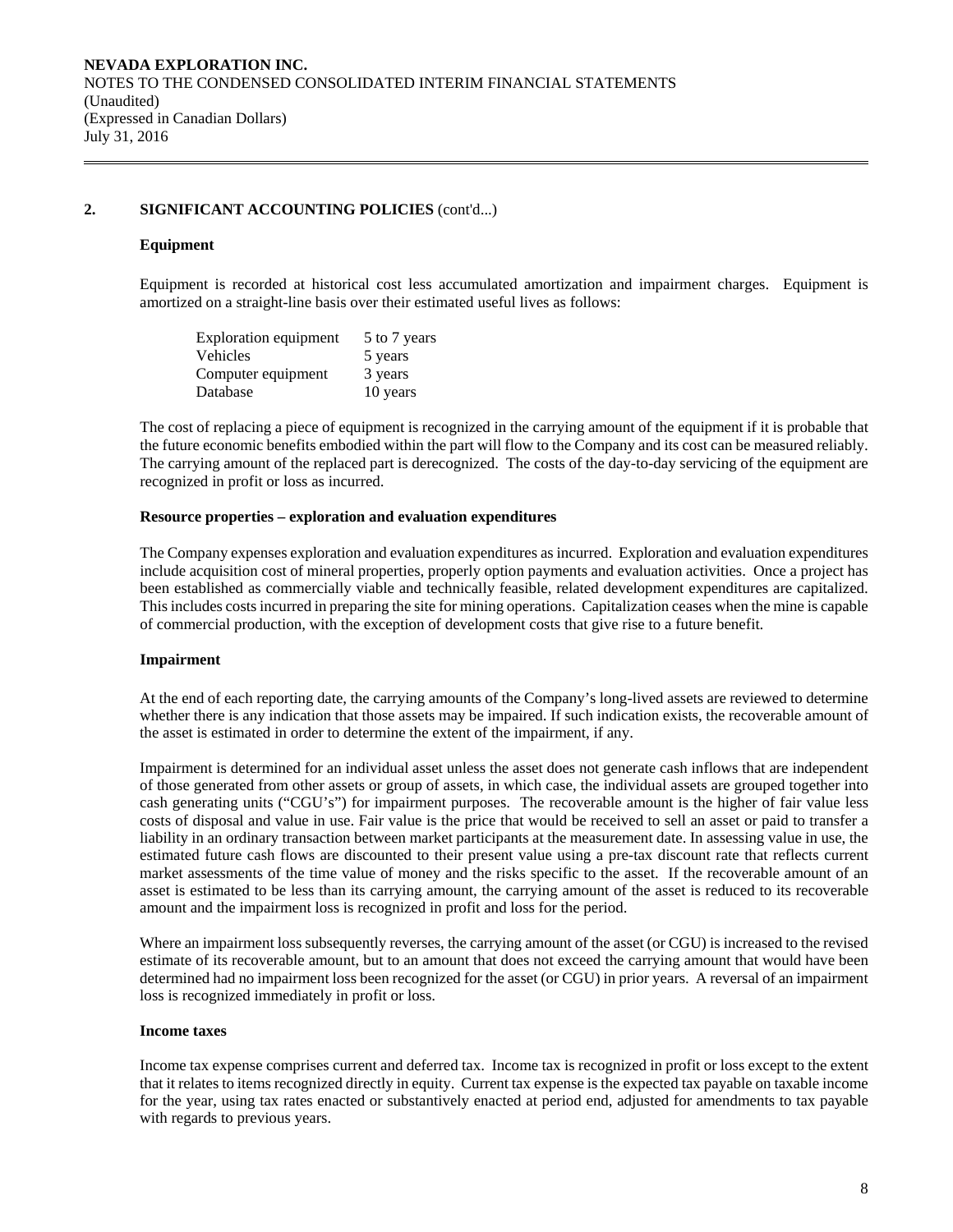# **2. SIGNIFICANT ACCOUNTING POLICIES** (cont'd...)

### **Income taxes** (cont'd…)

Deferred taxes are recorded using the liability method, providing for temporary differences, between the carrying amounts of assets and liabilities for financial reporting purposes and the amounts used for taxation purposes. Temporary differences are not provided for relating to goodwill not deductible for tax purposes, the initial recognition of assets or liabilities that do not affect either accounting or taxable loss, or differences relating to investments in subsidiaries to the extent that they will probably not reverse in the foreseeable future. The amount of deferred tax provided is based on the expected manner of realization or settlement of the carrying amount of assets and liabilities, using tax rates enacted or substantively enacted at the statement of financial position date.

A deferred tax asset is recognized only to the extent that it is probable that future taxable profits will be available against which the asset can be utilized. To the extent that the Company does not consider it probable that a deferred tax asset will be recovered, it does not recognize that excess.

### **Provision for environmental rehabilitation**

The Company recognizes the fair value of a liability for the provision for environmental rehabilitation in the year in which it is incurred when a reliable estimate of fair value can be made.

Changes in the liability for an asset retirement obligation due to the passage of time will be measured by applying an interest method of allocation. The amount will be recognized as an increase in the liability and an accretion expense in the consolidated statement of comprehensive loss. Changes resulting from revisions to the timing or the amount of the original estimate of undiscounted cash flows are recognized as an increase or a decrease to the carrying amount of the liability. As at July 31, 2016, the Company has recorded \$13,056 (April 30, 2016 - \$nil) for an environmental rehabilitation provision which is recorded in accounts payable and accrued liabilities.

# **Warrants**

Proceeds from unit placements are allocated between shares and warrants issued according to their relative fair value. The relative fair value of the share component is credited to capital stock and the relative fair value of the warrant component is credited to warrants reserve. Upon exercise of warrants, consideration paid by the warrant holder together with the amount previously recognized in warrants reserve is recorded as an increase to capital stock. Upon expiration of warrants, the amount applicable to warrants expired is recorded as an increase to capital stock.

### **Basic and diluted loss per common share**

Basic loss per share is calculated by dividing the loss for the year by the weighted average number of common shares outstanding during the year.

 Diluted loss per share is determined by adjusting the loss attributable to common shareholders by the weighted average number of common shares outstanding for the dilutive effect of options, warrants and similar instruments. Under this method the dilutive effect on loss per share is recognized on the use of the proceeds that could be obtained upon exercise of options, warrants and similar instruments. It assumes that the proceeds would be used to purchase common shares at the average market price during the year. As at July 31, 2016 and April 30, 2016, warrants and options outstanding are anti-dilutive.

### **Share-based payments**

The Company grants stock options to acquire common shares of the Company to directors, officers, employees and consultants. An individual is classified as an employee when the individual is an employee for legal or tax purposes, or provides services similar to those performed by an employee.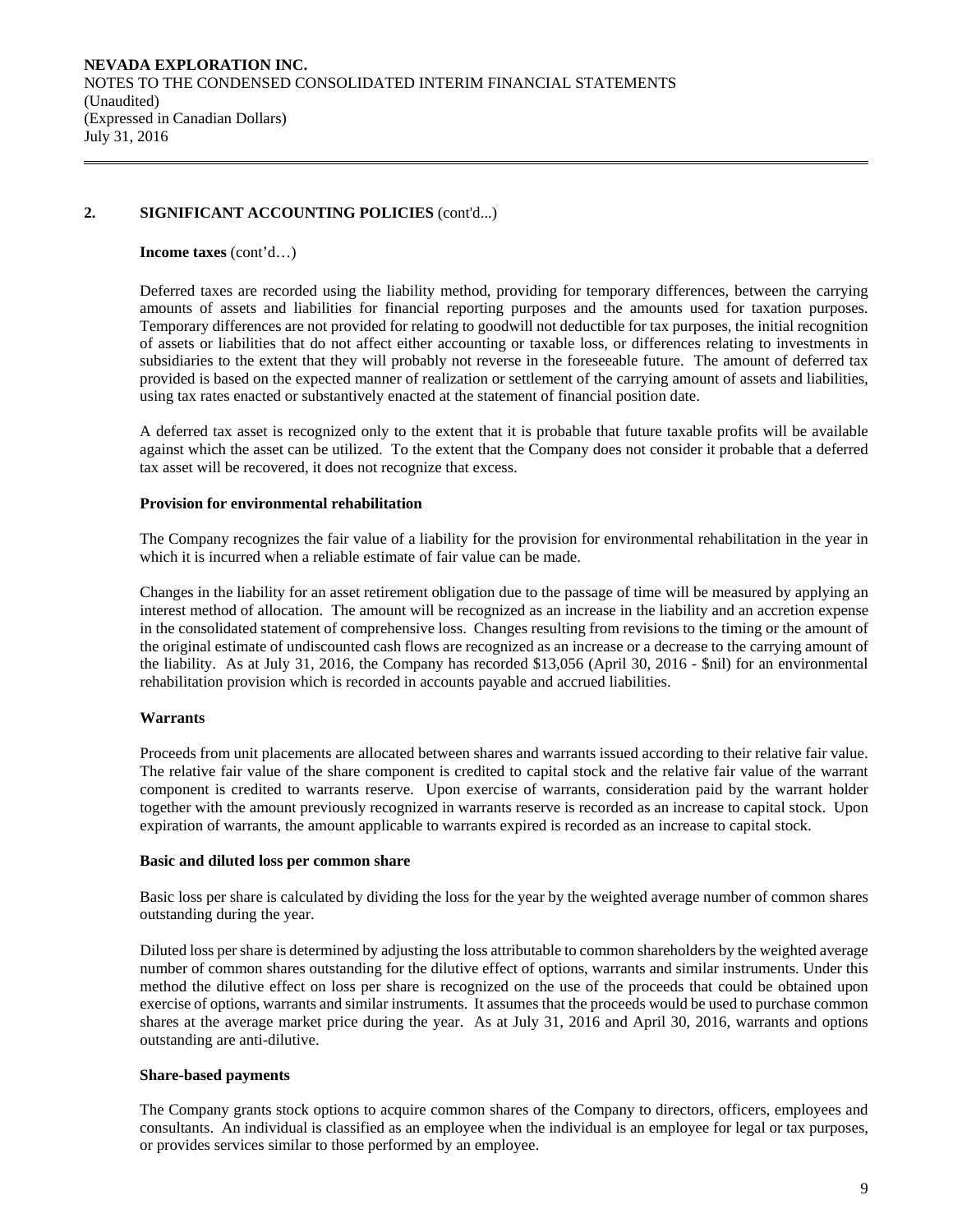# **2. SIGNIFICANT ACCOUNTING POLICIES** (cont'd...)

#### **Share-based payments** (cont'd…)

The fair value of employee stock options is measured on the date of grant, using the Black-Scholes option pricing model, and is recognized over the vesting period. In situations where equity instruments are issued to non-employees and some or all of the goods or services received by the entity as consideration cannot be reliably measured, they are measured at the fair value of the share-based payment consideration. Consideration paid for the shares on the exercise of stock options together with the fair value of the stock options previously recognized is credited to capital stock. When vested options are not exercised by the expiry date, the amount previously recognized in share-based payment is transferred to deficit. The Company estimates a forfeiture rate and adjusts the corresponding expense each period based on an updated forfeiture estimate.

### **Receivables**

Receivables are recorded at face value less any provisions for uncollectible amounts considered necessary.

#### **Revenue recognition**

Project management and consulting revenue is recognized at the time the service is provided and collection is reasonably assured.

### **Foreign currencies**

 Foreign currency transactions are initially recorded in the functional currency at the transaction date exchange rate. At closing date, monetary assets and liabilities denominated in a foreign currency are translated into the functional currency at the closing date exchange rate, and non-monetary assets and liabilities, at the historical rates. Exchange differences arising on the settlement of monetary items or on translating monetary items at different rates from those at which they are translated on initial recognition during the period or in previous consolidated financial statements are recognized in profit or loss.

For the purpose of presenting consolidated financial statements, the assets and liabilities of Pediment Gold LLC are expressed in Canadian dollars using the exchange rates prevailing at the end of the reporting period. Income and expense items are translated at the average exchange rates for the period, unless exchange rates fluctuated significantly during the period, in which case exchange rates at the dates of the transactions are used. Exchange differences are recognized in other comprehensive income and reported as currency translation reserve in equity.

 Foreign exchange gains and losses arising from a monetary item receivable or payable to a foreign operation, the settlement of which is neither planned nor likely to occur in the foreseeable future and which in substance is considered to form a part of the net investment in the foreign operation, are recognized in foreign currency translation in the currency translation reserve.

### **Financial instruments**

#### Financial assets

Financial assets are classified as into one of the following categories based on the purpose for which the asset was acquired. The Company's accounting policy for each category is as follows:

*Fair value through profit or loss ("FVTPL")* – This category comprises derivatives, or assets acquired or incurred principally for the purpose of selling or repurchasing in the near term. They are carried in the statement of financial position at fair value with changes in fair value recognized in profit or loss.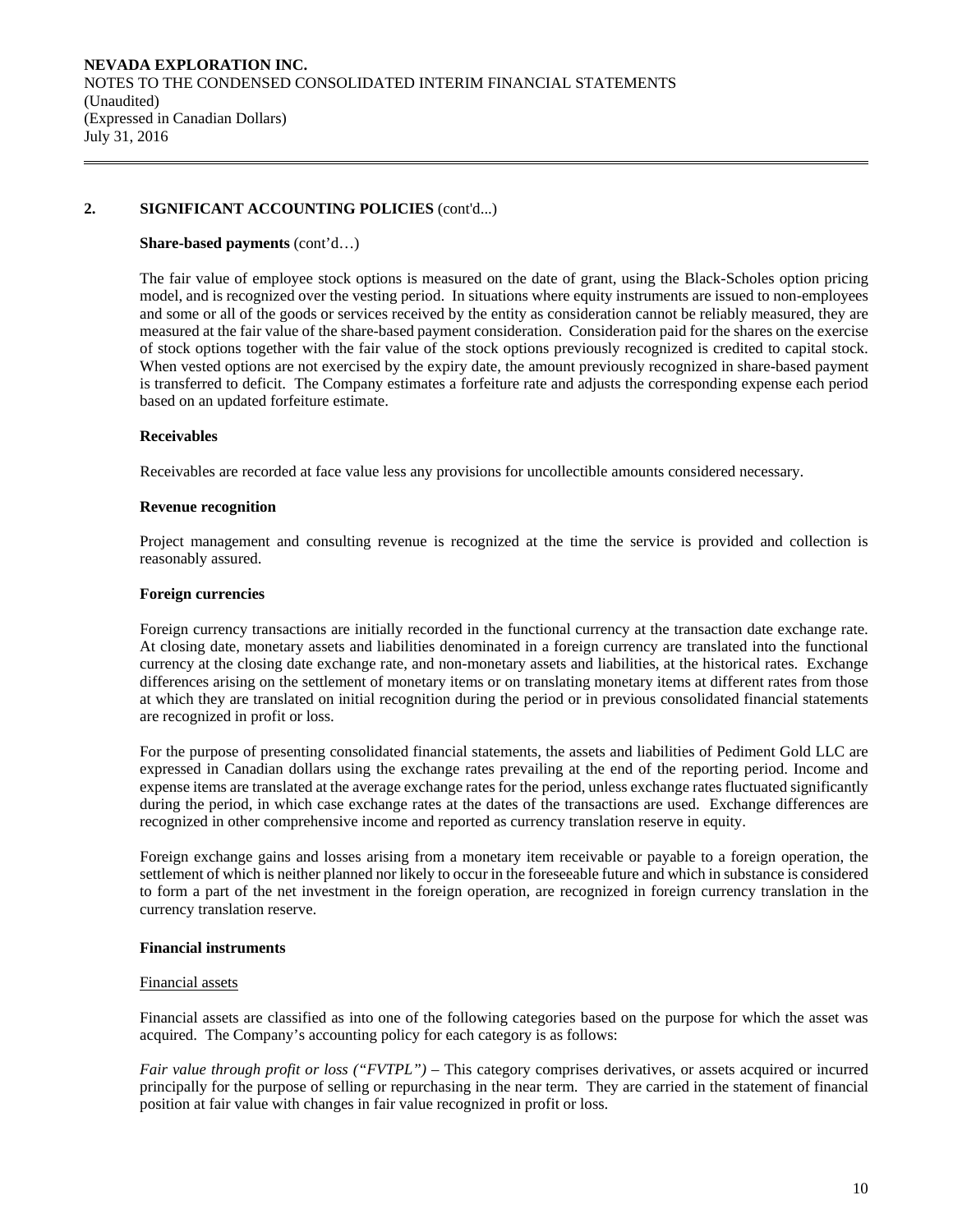# **2. SIGNIFICANT ACCOUNTING POLICIES** (cont'd…)

### **Financial instruments** (cont'd…)

*Loans and receivables ("LAR") -* Loans and receivables are financial assets with fixed or determinable payments that are not quoted in an active market. Such assets are initially recognized at fair value plus any directly attributable transaction costs. Subsequent to initial recognition, loans and receivables are measured at amortized cost using the effective interest method, less any impairment losses.

*Held-to-maturity ("HTM") -* These assets are non-derivative financial assets with fixed or determinable payments and fixed maturities that the Company's management has the positive intention and ability to hold to maturity. These assets are measured at amortized cost using the effective interest method. If there is objective evidence that the asset is impaired, determined by reference to external credit ratings and other relevant indicators, the financial asset is measured at the present value of estimated future cash flows. Any changes to the carrying amount of HTM financial assets, including impairment losses, are recognized in profit or loss.

*Available-for-sale ("AFS") -* Non-derivative financial assets not included in the above categories are classified as available-for-sale. They are carried at fair value with changes in fair value recognized directly in equity. Investments in equity instruments classified as available-for-sale that do not have a quoted market price in an active market and whose fair value cannot be reliably measured are measured at cost. Where a decline in the fair value of an availablefor-sale financial asset constitutes objective evidence of impairment and at disposal, the amount of the cumulative loss is removed from equity and recognized in profit or loss.

### Financial liabilities

Financial liabilities are classified into one of two categories, based on the purpose for which the liability was acquired. The Company's accounting policy for each category is as follows:

*Fair value through profit or loss ("FVTPL")* – This category comprises derivatives, or liabilities acquired or incurred principally for the purpose of selling or repurchasing in the near term. They are carried in the consolidated statement of financial position at fair value with changes in fair value recognized in profit or loss.

*Other financial liabilities ("OFL") -* This category includes accounts payable and accrued liabilities, finance lease obligations, and short term demand loan all of which are recognized at amortized cost.

| <b>Financial Instrument</b>              | Classification |
|------------------------------------------|----------------|
| Cash                                     | LAR            |
| Short term investments                   | <b>FVTPL</b>   |
| Deposits and bonds                       | LAR            |
| Accounts payable and accrued liabilities | OFL.           |
| Finance lease obligations                | OFL            |

Carrying values of financial assets and financial liabilities approximate fair value.

### Impairment

All financial assets except for those at FVTPL, are subject to review for impairment at least at each reporting date. Financial assets are impaired when there is any objective evidence that the estimated cash flows of a financial asset or group of financial assets are negatively impacted. The carrying amount of the financial asset is directly reduced by any impairment loss. Evidence of impairment could include:

- significant financial difficulty of the issuer or counterparty; or
- default or delinquency in interest or principal payments by the borrower; or
- it becomes probable that the borrower will enter into bankruptcy or financial reorganization.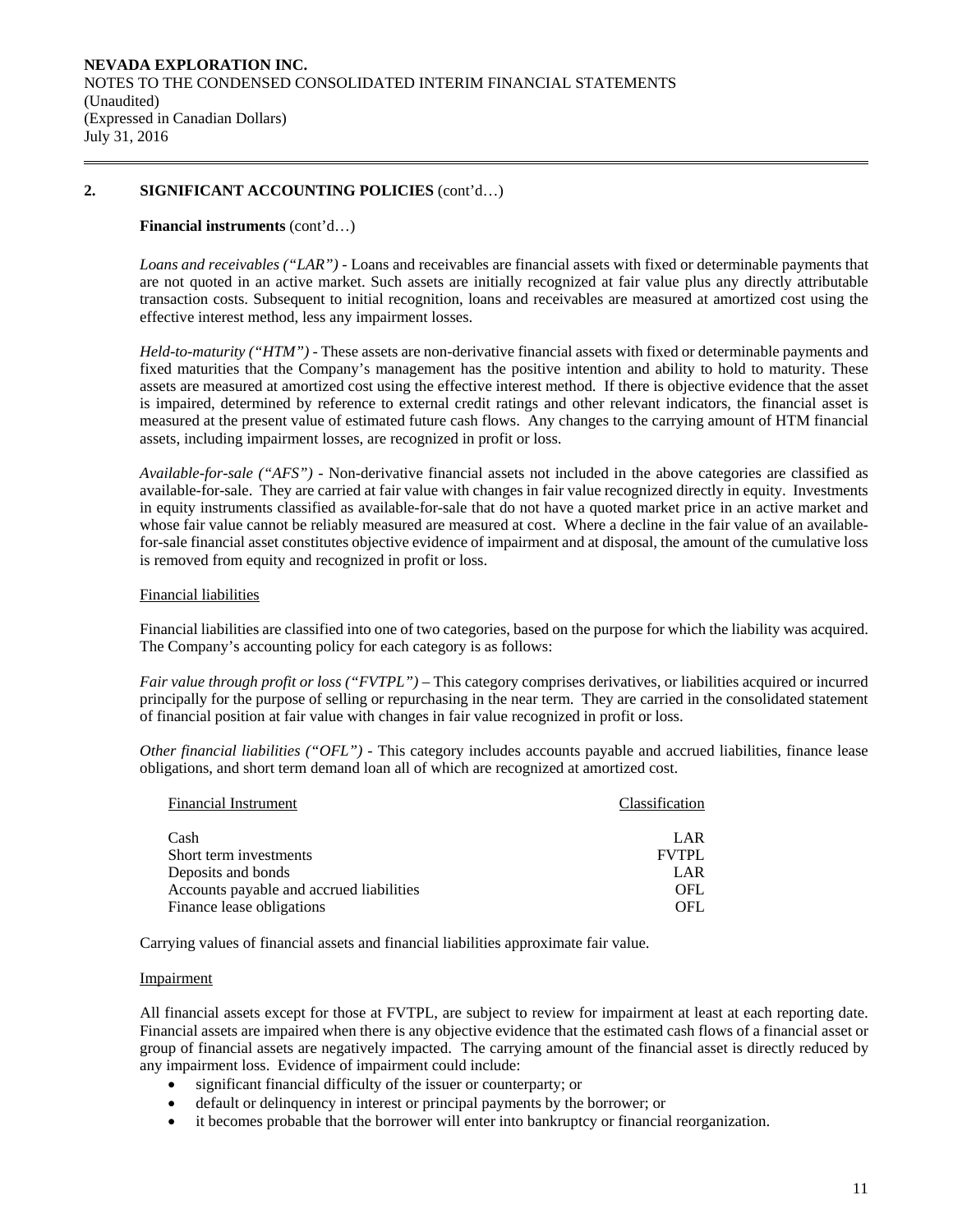# **2. SIGNIFICANT ACCOUNTING POLICIES** (cont'd…)

#### **Provisions**

A provision is recognized if, as a result of a past event, the Company has a present legal or constructive obligation that can be estimated reliably, and it is probable that an outflow of economic benefits will be required to settle the obligation. Provisions are determined by discounting the future cash flows at a pre-tax rate that reflects current market assessments of the time value of money and the risks specific to the liability. Provisions are not recognized for future operating losses.

### **Leases**

Leases that transfer substantially all of the benefits and risks of ownership of the assets to the Company are accounted for as finance lease obligations. At the time the finance lease obligation is entered into, an asset is recorded together with the related obligation. Assets under finance lease obligations are depreciated over their estimated useful lives.

### **New Accounting Standards and Amendments to Existing Standards**

### New or revised standards and amendments to existing standards not yet effective

 The Company has not applied the following new or revised standards and amendments that have been issued but are not yet effective:

- New standard IFRS 9, *Financial Instruments*, was issued in final form in July 2014 and will replace IAS 39, *Financial Instruments: Recognition and Measurement.* IFRS 9 introduces new requirements for classifying and measuring financial assets. This standard is effective for years beginning on or after January 1, 2018. The impact of this amendment is to be determined.
- New standard IFRS 16, *Leases*, specifies how an IFRS reporter will recognize, measure, present and disclose leases. The standard provides a single lessee accounting model, requiring lessees to recognize assets and liabilities for all leases unless the lease term is 12 months or less or the underlying asset has a low value. Lessors continue to classify leases as operating or finance, with IFRS 16's approach to lessor accounting substantially unchanged from its predecessor, IAS 17. This standard is effective for reporting periods beginning on or after January 1, 2019. The impact of this amendment is to be determined.
- New standard IFRS 15, *Revenue from contracts with customers*, provides guidance on how and when revenue from contracts with customers to be recognized, along with new disclosure requirements in order to provide financial statement users with more information and relevant information. This standard is effective for reporting periods on or after January 1, 2018. The impact of this standard is to be determined

The Company plans to adopt these standards as soon as they become effective for the Company's reporting period.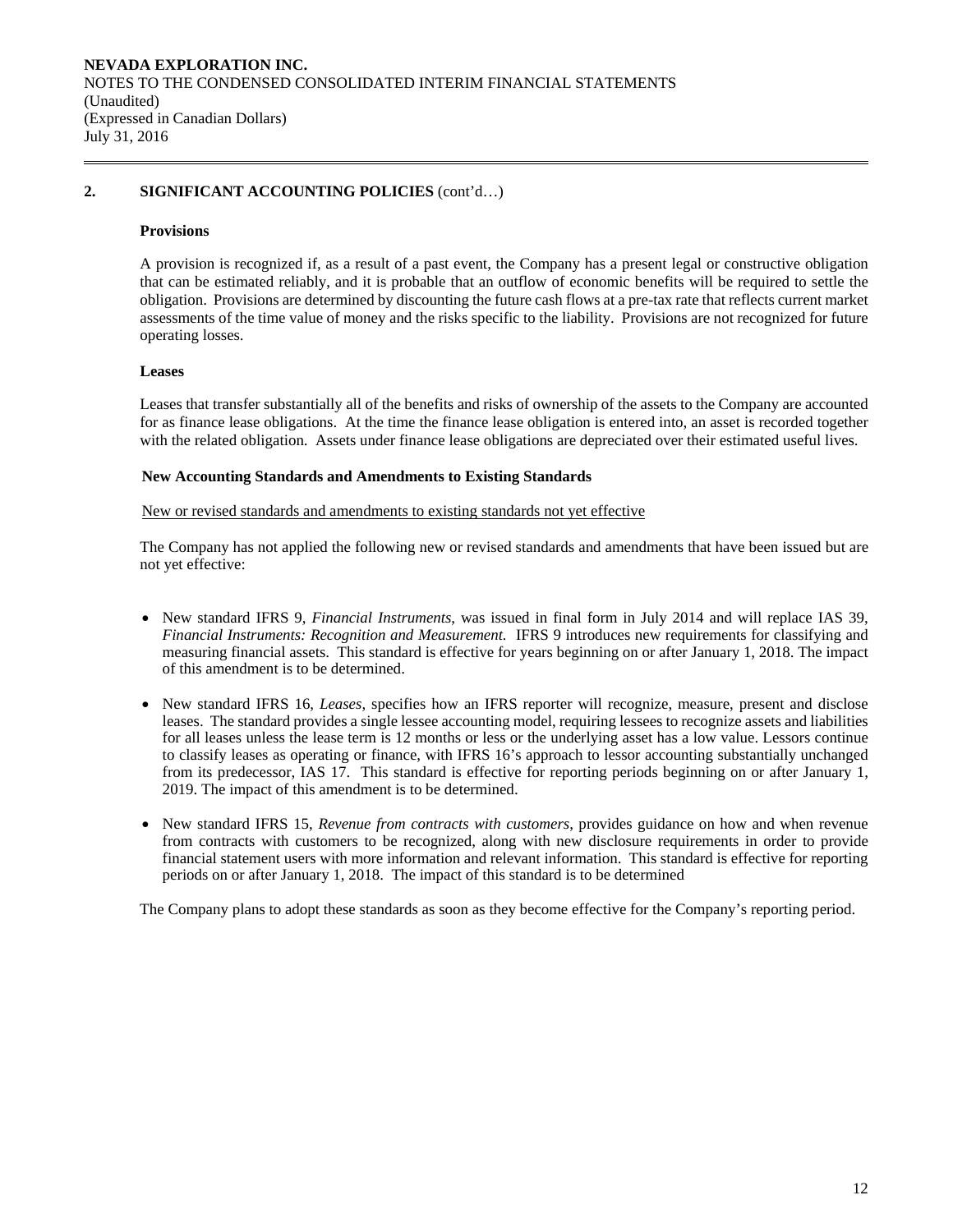# **3. CHANGE IN ACCOUNTING POLICY**

During the year ended April 30, 2016, the Company retroactively changed its accounting policy for exploration and evaluation expenditures. Previously, the Company capitalized acquisition costs and deferred exploration and evaluation expenditures of mineral properties to the specific mineral properties, net of recoveries received.

Under the new policy, exploration and evaluation expenditures incurred prior to the establishment of technical feasibility and commercial viability of extracting mineral resources and prior to a decision to proceed with mine development are charged to operations as incurred. As required by IAS8 – Accounting Policies, Changes in Accounting Estimates and Errors, the Company included the restated statement of financial position as of May 1, 2014 in the April 30, 2016 consolidated financial statements.

Management considers this accounting policy to provide more reliable and relevant information and more clearly represents the Company's activities.

|                                            | As previously<br>reported |             |  | Adjustment       | <b>Restated</b>          |  |
|--------------------------------------------|---------------------------|-------------|--|------------------|--------------------------|--|
| Exploration and evaluation assets          | \$                        | 3,442,023   |  | $(3,442,023)$ \$ | $\overline{\phantom{a}}$ |  |
| Total assets                               |                           | 3,656,933   |  | (3,442,023)      | 214.910                  |  |
| Reserves                                   |                           | (1,163,289) |  | 638,333          | (524, 956)               |  |
| Deficit                                    |                           | 14,393,150  |  | 2,803,690        | 17,196,840               |  |
| Total shareholder's equity                 |                           | 3,138,870   |  | (3,442,023)      | (303, 153)               |  |
| Total liabilities and shareholder's equity |                           | 3,656,933   |  | (3,442,023)      | 214,910                  |  |

The consolidated financial statement impact as at April 30, 2015 is as follows:

Exploration and evaluation costs that were capitalized and previously disclosed during the period ended July 31, 2015 have now been expensed in the statement of loss and comprehensive loss in accordance with the change in accounting policy. Impairment charges on the exploration and evaluation assets during the period ended July 31, 2015 were reclassed to deficit as they would have been expensed in the prior year in accordance with the change in accounting policy. As all exploration and evaluation assets were held in the US subsidiary, the cumulative translation reserve has been adjusted as the change in accounting policy resulted in the restatement of foreign exchange translation on exploration and evaluation assets. Exploration and evaluation costs that were recorded as an investing activity in the statement of cash flows for the period ended July 31, 2015 are now recorded as cash flows used in operating activities.

# **4. ACCOUNTS RECEIVABLE**

The accounts receivable are as follows:

|                                    |    | July 31,<br>2016 |      | April 30,<br>2016 |
|------------------------------------|----|------------------|------|-------------------|
| GST receivable<br>Other receivable | \$ | 18,596<br>274    | - \$ | 16,506            |
| Total                              | S  | 18,870           | -\$  | 16,506            |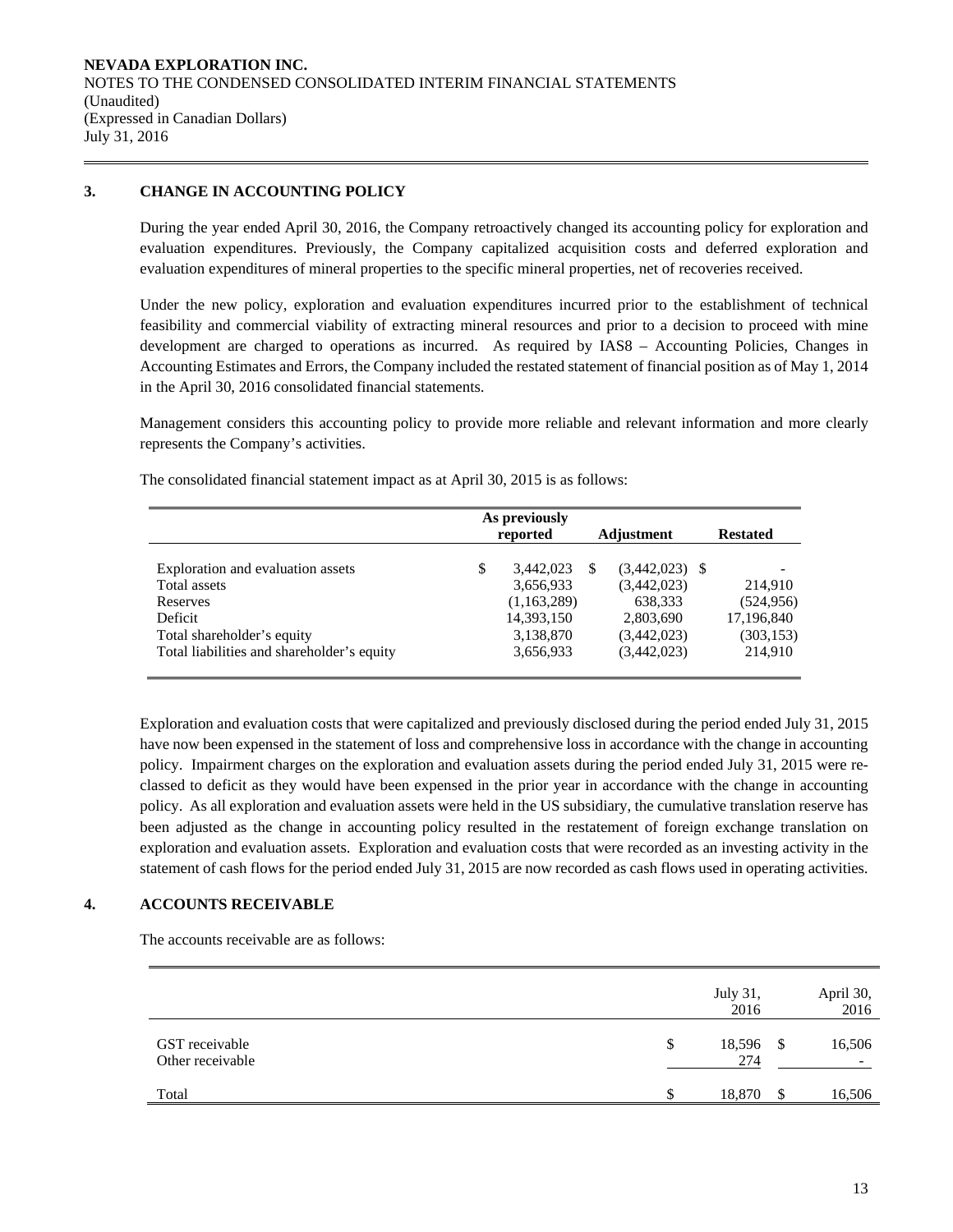# **5. PREPAID EXPENSES**

The prepaid expenses for the Company are as follows:

|                                                  | <b>July 31.</b><br>2016 |   | April 30,<br>2016       |
|--------------------------------------------------|-------------------------|---|-------------------------|
| Security deposit for rental of premises<br>Other | 7,683<br>7,683          | S | 7,635<br>3,960<br>1,595 |

### **6. SHORT TERM INVESTMENTS**

|                                      |               |              | July 31,<br>2016      | April 30,<br>2016     |
|--------------------------------------|---------------|--------------|-----------------------|-----------------------|
|                                      | <b>Number</b> | Cost         | <b>Carrying Value</b> | <b>Carrying Value</b> |
| Spruce Ridge Resources Ltd. - Shares | 170,068       | \$<br>25,000 | 5,102                 | \$<br>8,503           |

During the period ended July 31, 2016, the Company revalued the shares based on the market price at July 31, 2016 resulting in an unrealized loss of  $$3,401$  (2015 –  $$1,701$ ).

# **7. RELATED PARTY TRANSACTIONS**

During the period ended July 31, 2016, the Company:

i) paid or accrued \$13,800 in professional fees to a firm in which the Chief Financial Officer of the Company is a partner.

During the period ended July 31, 2015, the Company:

i) paid or accrued \$12,920 in professional fees to a firm in which the Chief Financial Officer of the Company is a partner.

The amounts included in accounts payable and accrued liabilities which are due to related parties are as follows:

|                                                                                                               | July 31,<br>2016 | April 30,<br>2016 |
|---------------------------------------------------------------------------------------------------------------|------------------|-------------------|
| Due to a firm of which the Chief Financial Officer is a partner<br>Due to management of the Company (Note 15) | 24.940<br>5.250  | 26,225<br>2,000   |
|                                                                                                               | 30.190           | 28.225            |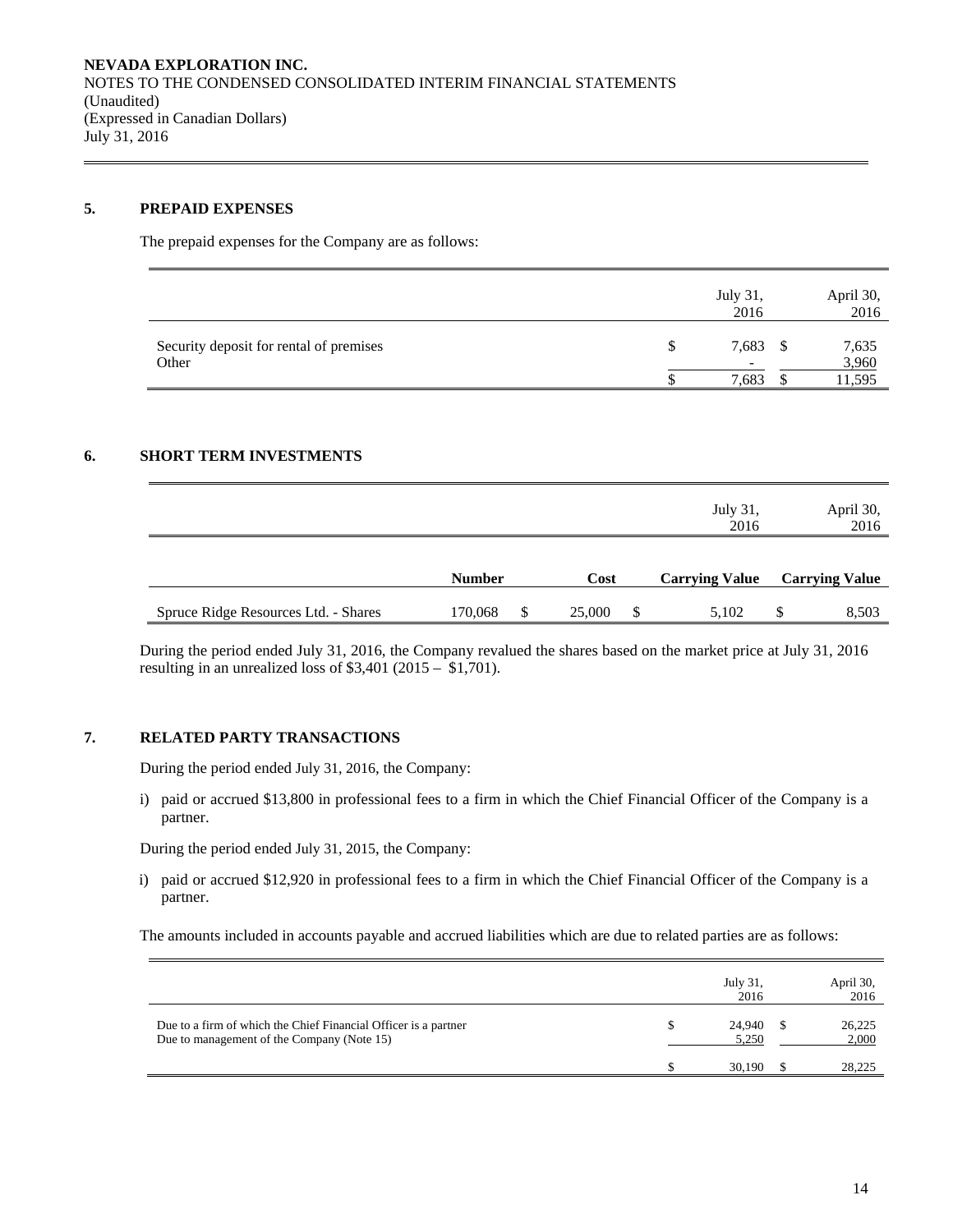### **8. EQUIPMENT**

|                                                 | <b>Vehicles</b>                | <b>Exploration</b><br>equipment | Computer<br>Equipment | <b>Database</b>                | <b>Total</b> |          |  |
|-------------------------------------------------|--------------------------------|---------------------------------|-----------------------|--------------------------------|--------------|----------|--|
| Cost                                            |                                |                                 |                       |                                |              |          |  |
| Balance - April 30, 2015                        | \$<br>93,234                   | \$<br>179,887                   | \$<br>140,113         | \$                             | \$           | 413,234  |  |
| Acquisition                                     |                                |                                 | 18,671                |                                |              | 18,671   |  |
| Disposal                                        | (37,036)                       |                                 |                       |                                |              | (37,036) |  |
| Effect of translation                           | 6,896                          | 7,217                           | 4,575                 |                                |              | 18,688   |  |
| Balance - April 30, 2016                        | \$<br>63,094                   | \$<br>187,104                   | \$<br>163,359         | \$                             | \$           | 413,557  |  |
| Acquisition                                     |                                | $187,346^{\rm i}$               | 1,028                 | 38,858ii)                      |              | 227,232  |  |
| Effect of translation                           | 2,554                          | 9,067                           | 2,828                 | 310                            |              | 14,759   |  |
| Balance - July 31, 2016                         | \$<br>65,648                   | \$<br>383,517                   | \$<br>167,215         | \$<br>39,168                   | \$           | 655,548  |  |
| <b>Accumulated amortization</b>                 |                                |                                 |                       |                                |              |          |  |
| Balance - April 30, 2015                        | 55,416                         | 175,333                         | 43,842                |                                |              | 274,591  |  |
| Disposal                                        | (37,036)                       |                                 |                       |                                |              | (37,036) |  |
| Amortization                                    | 11,778                         | 2,480                           | 8,760                 |                                |              | 23,018   |  |
| Effect of translation                           | 4,838                          | 6,923                           | 1,310                 |                                |              | 13,071   |  |
| Balance - April 30, 2016                        | \$<br>34,996                   | \$<br>184,736                   | \$<br>53,912          | \$                             | \$           | 273,644  |  |
| Amortization                                    | 2,900                          | 611                             | 5,824                 |                                |              | 9.335    |  |
| Effect of translation                           | 1,441                          | 7,485                           | 2,230                 |                                |              | 11,156   |  |
| Balance - July 31, 2016                         | \$<br>39,337                   | \$<br>192,832                   | \$<br>61,966          | \$                             | \$           | 294,135  |  |
| <b>Impairment</b>                               |                                |                                 |                       |                                |              |          |  |
| Balance - April 30, 2015                        |                                |                                 |                       |                                |              |          |  |
| <b>Impairment</b> loss                          |                                |                                 | 102,524               |                                |              | 102,524  |  |
| <b>Effect</b> of translation                    | $\sim$                         |                                 | (8,803)               |                                |              | (8,803)  |  |
| Balance – April 30, 2016 and July 31,<br>2016   | \$<br>$\overline{\phantom{a}}$ | \$<br>$\overline{\phantom{a}}$  | \$<br>93,721          | \$<br>$\overline{\phantom{a}}$ | \$           | 93,721   |  |
|                                                 |                                |                                 |                       |                                |              |          |  |
| <b>Carrying amounts</b><br>As at April 30, 2016 | \$<br>28,098                   | \$<br>2,368                     | \$<br>15,726          | \$                             | \$           | 46.192   |  |
| As at July 31, 2016                             | \$<br>26,311                   | \$<br>190,685                   | \$<br>11,528          | \$<br>39,168                   | \$           | 267,692  |  |
|                                                 |                                |                                 |                       |                                |              |          |  |

i) During the period ended July 31, 2016, the Company started construction of a drilling rig and purchased an air compressor for a total of \$187,346. As the drilling rig is still under test runs, no amortization has been taken as it is not yet available for use in the manner intended by management.

ii) During the period ended July 31, 2016, the Company started to capitalize the cost of building a database which is expected to be put to work in the third quarter. As the database is not yet available for use in the manner intended by management, no amortization has been taken.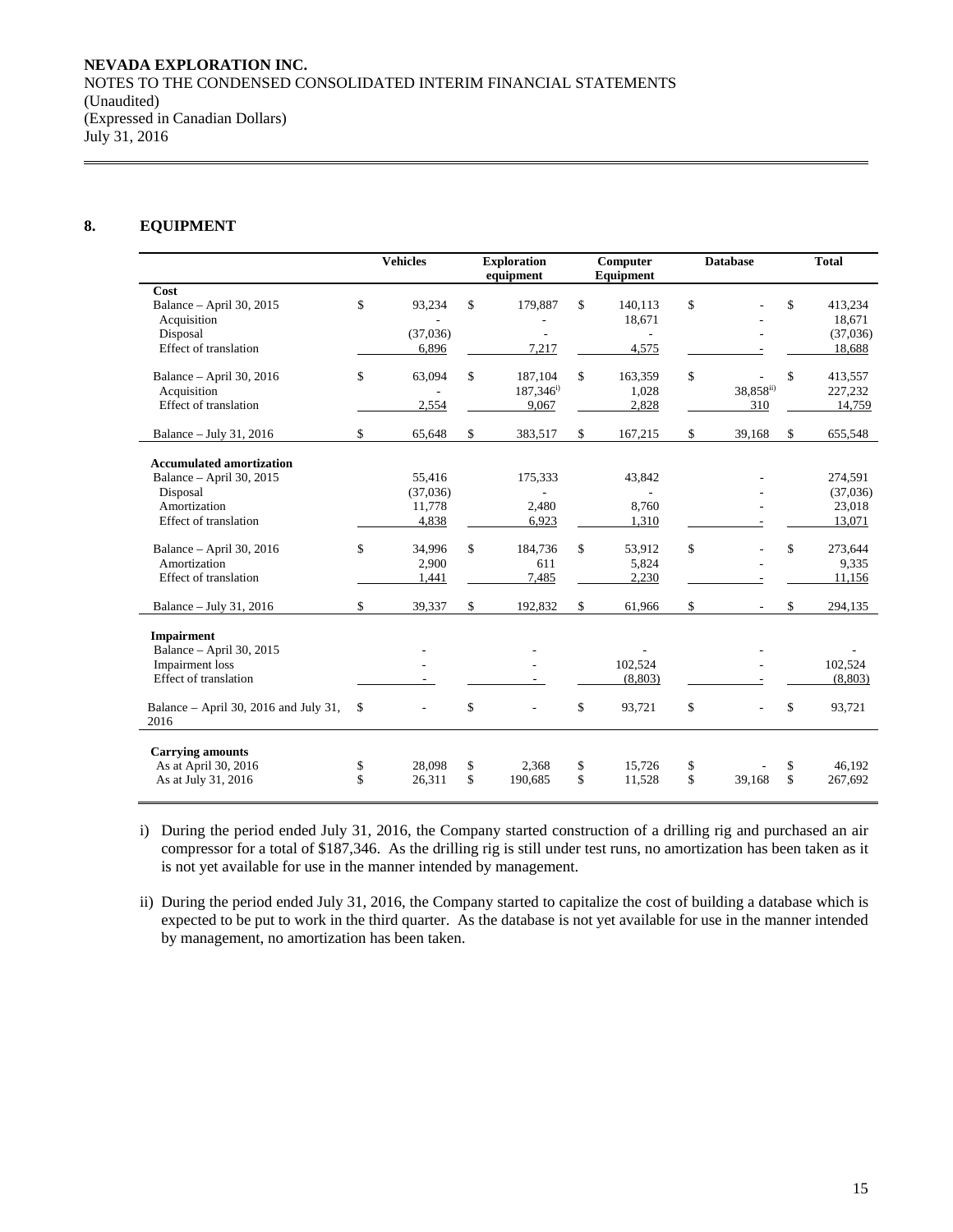## **9. RESOURCE PROPERTIES**

Resource properties expenditures for the period ended July 31,

|                           | 2016         | 2015    |
|---------------------------|--------------|---------|
| <b>Grass Valley</b>       | 1,556        |         |
| <b>South Grass Valley</b> | 1,121        |         |
| <b>Kelly Creek</b>        | 58,197       |         |
|                           | \$<br>60,874 | \$<br>۰ |

# **Grass Valley Project (GV)**

As at July 31, 2016, the Company's Grass Valley Project consists of 192 (April 30, 2016 - 192) unpatented mining claims held directly by the Company covering approximately  $15.5 \text{ km}^2$  (April 30,  $2016 - 15.5 \text{ km}^2$ ).

### **South Grass Valley (SGV)**

As at July 31, 2016, the Company's South Grass Valley Project consists of 264 (April 30, 2016 - 32) unpatented mining claims held directly by the Company covering approximately 22.1 km<sup>2</sup> (April 30, 2016 – 2.6 km<sup>2</sup>).

# **Kelly Creek (KC)**

As at July 31, 2016, the Company's Kelly Creek Project consists of 389 (April 30, 2016 - 285) unpatented mining claims, 209 (April 30, 2016 – 209) of which are leased by the Company from Genesis Gold Corporation through a Mining Lease and Option to Purchase Agreement (the "Genesis Agreement"), and 180 (April 30, 2016 – 76) of which are held directly by the company, together covering approximately  $38.2 \text{ km}^2$  (April 30,  $2016 - 21.9 \text{ km}^2$ ).

The Company entered into the Genesis Agreement on October 1, 2009 and as amended on August 25, 2015, to acquire a 100% interest in the Genesis's Hot Pot claims, which consists of 209 claims. Under the Genesis Agreement, the Company is the Operator and has the option to purchase 100% of the Genesis claims for 100,000 common shares (50,000 shares issued in 2011, 50,000 shares issued in 2010) and USD\$1,500,000, subject to a 1.5% Net Smelter Return Royalty ("Royalty"), and the following advance royalty payments: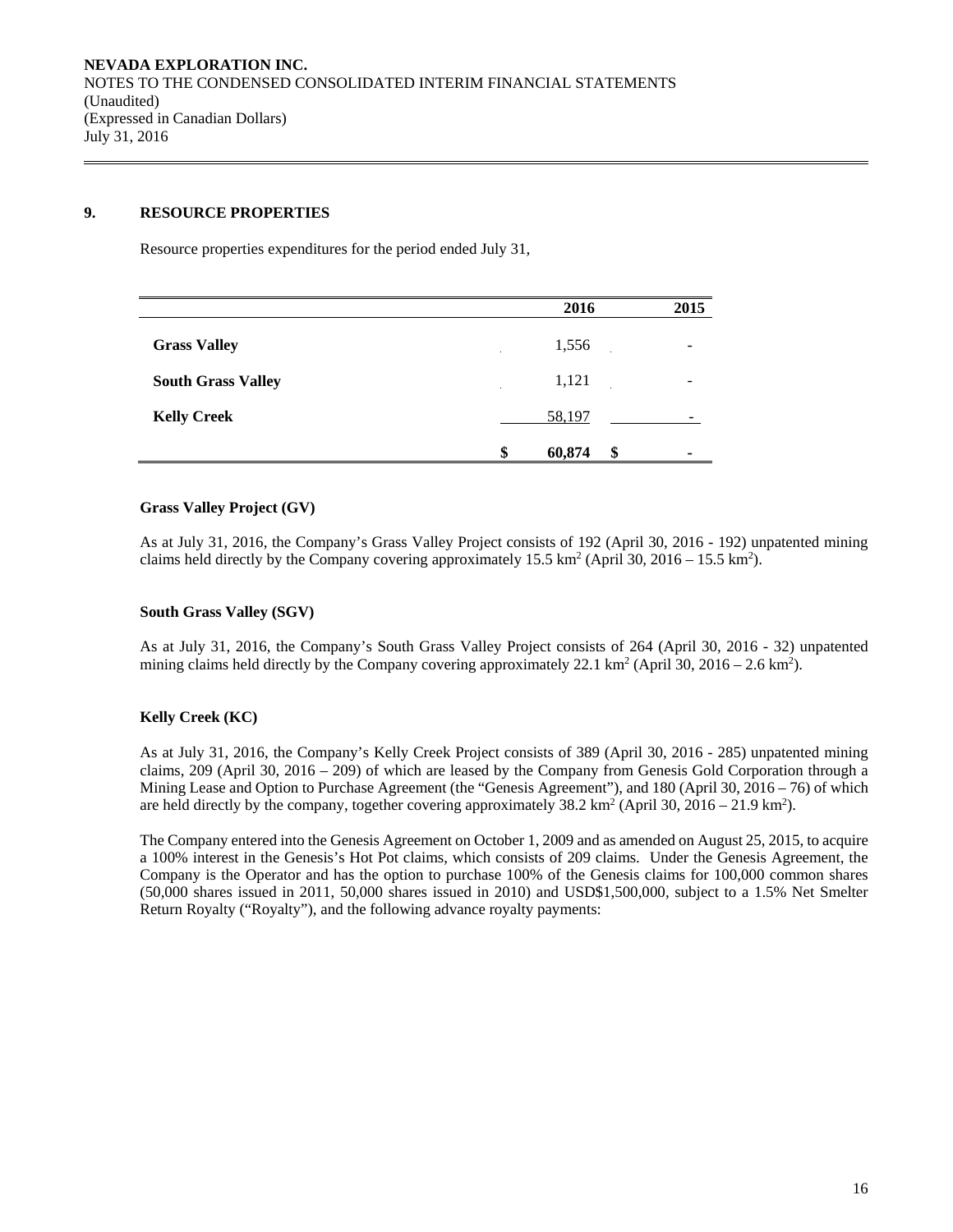# **9. RESOURCE PROPERTIES** (cont'd…)

### **Kelly Creek (KC)** (cont'd…)

| $1st$ anniversary (October 1, 2010)               | S. | 5,000 USD  | (paid)       |
|---------------------------------------------------|----|------------|--------------|
| $2nd$ anniversary (October 1, 2011)               |    | 10,000 USD | (paid)       |
| 3 <sup>rd</sup> anniversary (October 1, 2012)     |    | 10,000 USD | (paid)       |
| $4th$ anniversary (October 1, 2013)               |    | 10,000 USD | (paid)       |
| 5 <sup>th</sup> and each subsequent anniversaries |    | 10,000 USD | $i)$ & $ii)$ |

- i) During the year ended April 30, 2015, the Company issued 80,000 Common shares, plus agreed to pay \$10,000 USD to satisfy the October 1, 2014 payment (paid).
- ii) On August 25, 2015, the Company and Genesis Gold Corporation agreed to amend the terms of the Genesis Agreement to reduce the annual payments due on October 1, 2015 (paid); October 1, 2016; and October 1, 2017, from \$50,000 USD to \$10,000USD, subject to each party's rights under the Genesis Agreement.

### **Hot Pot (HP)**

As at July 31, 2016, the Company's Hot Pot Project consists of approximately 8.8 km<sup>2</sup> (April 30, 2016 - 8.8 km<sup>2</sup>) of private land leased by the Company under a Mining Lease Agreement (the "Hot Pot Lease"). Any mineral production on the Project is subject to a 3% Net Smelter Return Royalty (the "Royalty") to the property owner, subject to the Company's right to reduce the Royalty by 1% to 2% for \$2,000,000 USD. The Company entered into the Hot Pot Lease on September 16, 2004, for an initial term of 10 years, as amended on September 2, 2011, and February 25, 2016. Under the February 25, 2016, amendment, the term of the Hot Pot Lease was extended to 20 years, until September 16, 2024, subject to the following payments:

| Amendment Date (February 25, 2016) | 5,000 USD  | (paid)                         |
|------------------------------------|------------|--------------------------------|
| September $16, 2016$               |            | 10,000 USD (subsequently paid) |
| September 16, 2017                 | 15,000 USD |                                |
| <b>Subsequent Anniversaries</b>    | 20,000 USD |                                |

All of the Company's mineral interests at Hot Pot are subject to a 1.25% NSR to Royal Gold, Inc.

### **Awakening (AW)**

As at July 31, 2016, the Company's Awakening Project consists of 6 (April 30, 2016 - 6) unpatented mining claims held directly by the Company covering approximately  $0.5 \text{ km}^2$  (April 30, 2016 – 0.5 km<sup>2</sup>).

# **10. DEPOSITS AND BONDS**

|                                                                              |    | July 31,<br>2016   | April 30,<br>2016 |
|------------------------------------------------------------------------------|----|--------------------|-------------------|
| Security deposits <sup>(1)</sup><br>Reclamation bond deposits <sup>(2)</sup> | S. | 5,750 \$<br>41,132 | 5,750<br>39,531   |
|                                                                              | \$ | 46,882             | 45,281            |

(1) Security deposits consisted of \$5,750 guaranteed investment certificate ("GIC") and bearing interest at prime less 2%. The GIC was used to secure the credit limit on a credit card.

<sup>(2)</sup> Reclamation bond deposits are required by the U.S. Bureau of Land Management ("BLM") and the U.S. Forest Service ("USFS") to ensure that any reclamation and clean-up work required on the Company's properties will be completed to the satisfaction of the BLM and the USFS.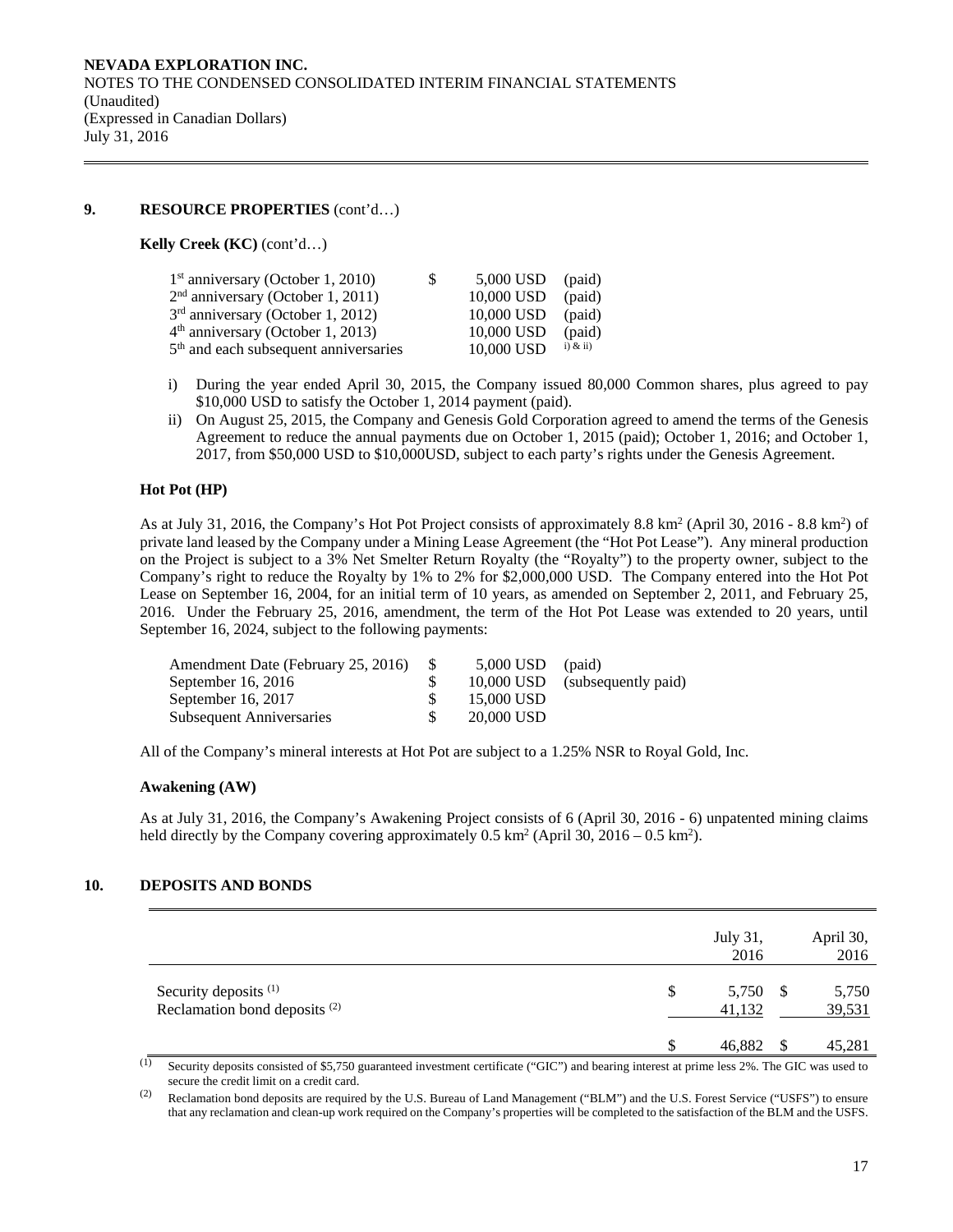# **11. ACCOUNTS PAYABLE AND ACCRUED LIABILITIES**

Accounts payable and accrued liabilities for the Company are as follows:

|                                                                    |    | July 31,<br>2016 |    | April 30,<br>2016 |
|--------------------------------------------------------------------|----|------------------|----|-------------------|
| Trade payables                                                     | \$ | 115,674          | -8 | 65,243            |
| Due to related parties (Note 7)<br>Due to key management personnel |    | 24,940<br>5,250  |    | 26,225<br>2,000   |
| Environmental rehabilitation provision                             |    | 13,056           |    |                   |
| Accrued liabilities                                                |    | 7,584            |    | 38,975            |
| Total                                                              | S  | 166,504          |    | 132,443           |

# **12. FINANCE LEASE OBLIGATIONS**

The Company has a finance lease obligation for a leased vehicle of \$29,298 (US- \$22,441), with blended monthly payments of principal and interest, bearing interest at a rate of 2.90% per annum.

|                                                                      | July 31,<br>2016             | April 30,<br>2016   |
|----------------------------------------------------------------------|------------------------------|---------------------|
| Finance lease obligations<br>Deduct: amount representing interest    | \$<br>29,298<br>S<br>(1,002) | 31,184<br>(1,172)   |
| Present value of minimum lease payments due<br>Less: current portion | 28.296<br>(8.913)            | 30,012<br>(11, 381) |
| Non-current portion                                                  | \$<br>19,383                 | 18,631              |

The total of principal repayments of the finance lease obligations that are due within the next one year is \$8,913, and the remaining portion for \$19,383 is due between fiscal years 2018 to 2019.

# **13. CAPITAL STOCK**

# a) Authorized share capital:

As at July 31, 2016, the authorized share capital of the Company was: Unlimited number of common shares without par value; Unlimited number of preferred shares without par value; and All issued shares are fully paid

b) Issued share capital:

On August 28, 2015, the Company's common shares were consolidated on the basis of one post-consolidated common share for every ten pre-consolidated common shares. The numbers of the shares presented in these condensed consolidated interim financial statements have all been adjusted to reflect the impact of this share consolidation.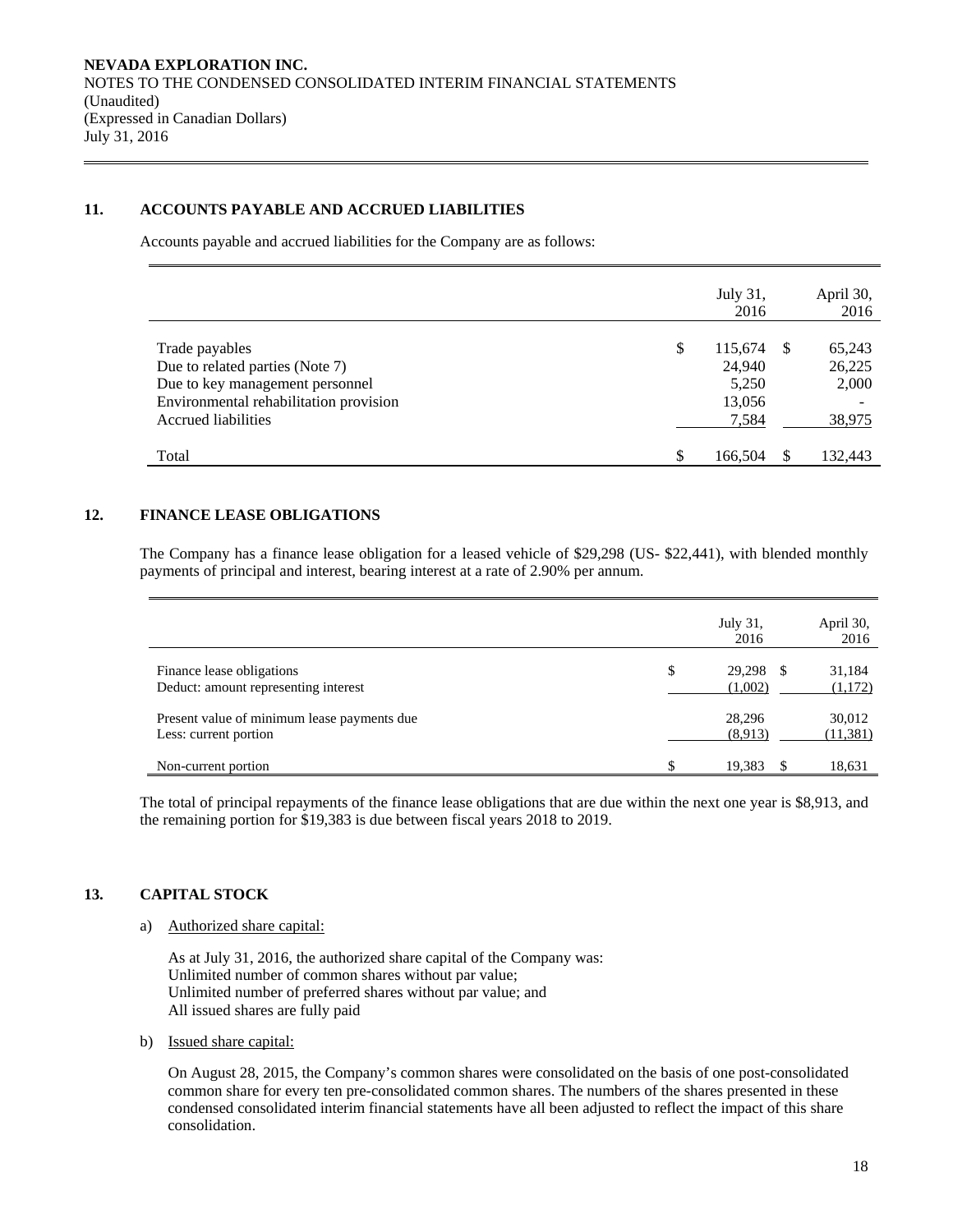### **13. CAPITAL STOCK** (cont'd…)

### b) Issued share capital (cont'd…):

During the period ended July 31, 2016, the Company:

- Completed a non-brokered private placement by issuing 5,000,000 units at a price of \$0.35 per unit, for gross proceeds of \$1,750,000. Each unit consists of one common share and one-half of one non-transferable common share purchase warrant. Each whole warrant entitles the holder to purchase one common share at an exercise price of \$0.60 for a period of 18 months. Fair value allocated in connection to these warrants was \$462,940. In connection with the private placement, the Company paid \$38,366 as share issuance costs and issued 147,600 finder's units on the same terms as the units described above. The finder's shares granted were estimated to have a fair value of \$51,660. The finder's warrants granted were estimated to have a fair value of \$23,890 and were accounted for as share issuance costs;
- Issued 5,130,000 common shares as a result of warrants exercised for gross proceeds of \$513,000.

During the period ended July 31, 2015, the Company did not have any share activities.

c) Options

The Company has a stock option plan under which it is authorized to grant options to executive officers and directors, employees and consultants enabling them to acquire up to 10% of the issued and outstanding common stock of the Company. Under the plan, the exercise price of each option equals the market price, minimum price or a discounted price of the Company's stock as calculated on the date of grant. The options can be granted for a maximum term of ten years.

During the period ended July 31, 2016, the Company recorded share-based payments of \$20,457 as a result of options vesting.

During the period ended July 31, 2016 and 2015, the Company did not grant any stock options.

A continuity of share purchase options for the period ended July 31, 2016 is as follows:

| Expiry date                                            | Exercise<br>price | April 30,<br>2016 | Granted | Expired | Cancelled                | July 31,<br>2016 |    | Exercisable |
|--------------------------------------------------------|-------------------|-------------------|---------|---------|--------------------------|------------------|----|-------------|
|                                                        |                   |                   |         |         |                          |                  |    |             |
| August 9, 2016*                                        | \$<br>1.00        | 20,000            | ٠       |         | -                        | 20,000           |    | 20,000      |
| September 25, 2017                                     | 1.10              | 10,000            |         |         |                          | 10,000           |    | 10,000      |
| December 4, 2017                                       | 1.20              | 50,000            |         |         |                          | 50,000           |    | 50,000      |
| March 2, 2019                                          | 1.00              | 280,000           | ٠       |         | ۰                        | 280,000          |    | 280,000     |
| October 19, 2020                                       | 0.185             | 1.625.000         | ٠       | -       | $\overline{\phantom{a}}$ | 1.625.000        |    | 541,667     |
| December 31, 2020                                      | 0.315             | 125,000           | ٠       | ۰       | $\overline{\phantom{a}}$ | 125,000          |    | 41,667      |
| April 20, 2021                                         | 0.37              | 100,000           |         |         |                          | 100,000          |    | 33,333      |
|                                                        |                   |                   |         |         |                          |                  |    |             |
| Total                                                  |                   | 2,210,000         |         |         |                          | 2,210,000        |    | 976,667     |
|                                                        |                   |                   |         |         |                          |                  |    |             |
| Weighted average exercise price                        |                   | 0.34              |         |         |                          | 0.34             | S. | 0.51        |
|                                                        |                   |                   |         |         |                          |                  |    |             |
| Weighted average remaining life of options outstanding |                   |                   |         |         |                          | 3.93 years       |    |             |

\*subsequently expired unexercised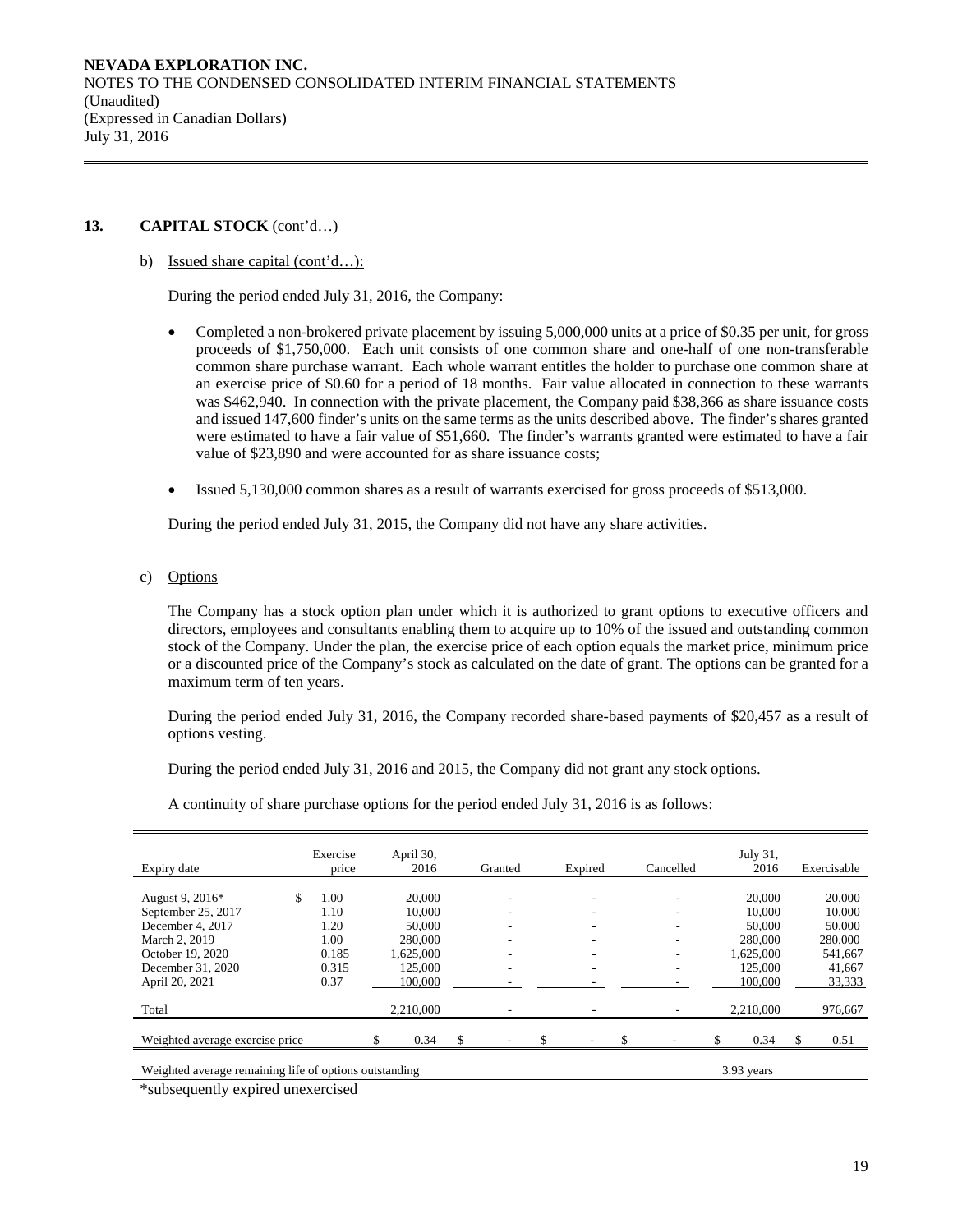# **13. CAPITAL STOCK** (cont'd…)

# b) Options (cont'd...):

A continuity of share purchase options for the year ended April 30, 2016 is as follows:

| Expiry date                                            | Exercise<br>price | April 30,<br>2015 |    | Granted   | Expired    | Cancelled | April 30,<br>2016 |   | Exercisable |
|--------------------------------------------------------|-------------------|-------------------|----|-----------|------------|-----------|-------------------|---|-------------|
|                                                        |                   |                   |    |           |            |           |                   |   |             |
| \$<br>December 31, 2015                                | 1.00              | 250,000           |    | -         | (250,000)  |           |                   |   |             |
| August 9, 2016                                         | 1.00              | 20,000            |    |           |            |           | 20,000            |   | 20,000      |
| September 25, 2017                                     | 1.10              | 10,000            |    |           |            |           | 10,000            |   | 10,000      |
| December 4, 2017                                       | 1.20              | 50,000            |    | -         |            |           | 50,000            |   | 50,000      |
| March 2, 2019                                          | 1.00              | 280,000           |    |           |            |           | 280,000           |   | 280,000     |
| October 19, 2020                                       | 0.185             |                   |    | 1,625,000 |            |           | 1,625,000         |   | 541,667     |
| December 31, 2020                                      | 0.315             |                   |    | 125,000   | -          |           | 125,000           |   | 41,667      |
| April 20, 2021                                         | 0.37              |                   |    | 100,000   |            |           | 100,000           |   | ۰.          |
| Total                                                  |                   | 610,000           |    | 1,850,000 | (250,000)  |           | 2,210,000         |   | 943,334     |
|                                                        |                   |                   |    |           |            |           |                   |   |             |
| Weighted average exercise price                        |                   | 1.02              | S. | 0.20      | \$<br>1.00 | \$        | 0.34              | S | 0.51        |
| Weighted average remaining life of options outstanding |                   |                   |    |           |            |           | 4.18 years        |   |             |

# c) Warrants

During the period ended July 31, 2016, the Company:

- Granted 2,573,799 common share purchase warrants in connection to private placement; and
- Had 5,130,000 warrants exercised.

During the period ended July 31, 2015, the Company did not grant any warrants.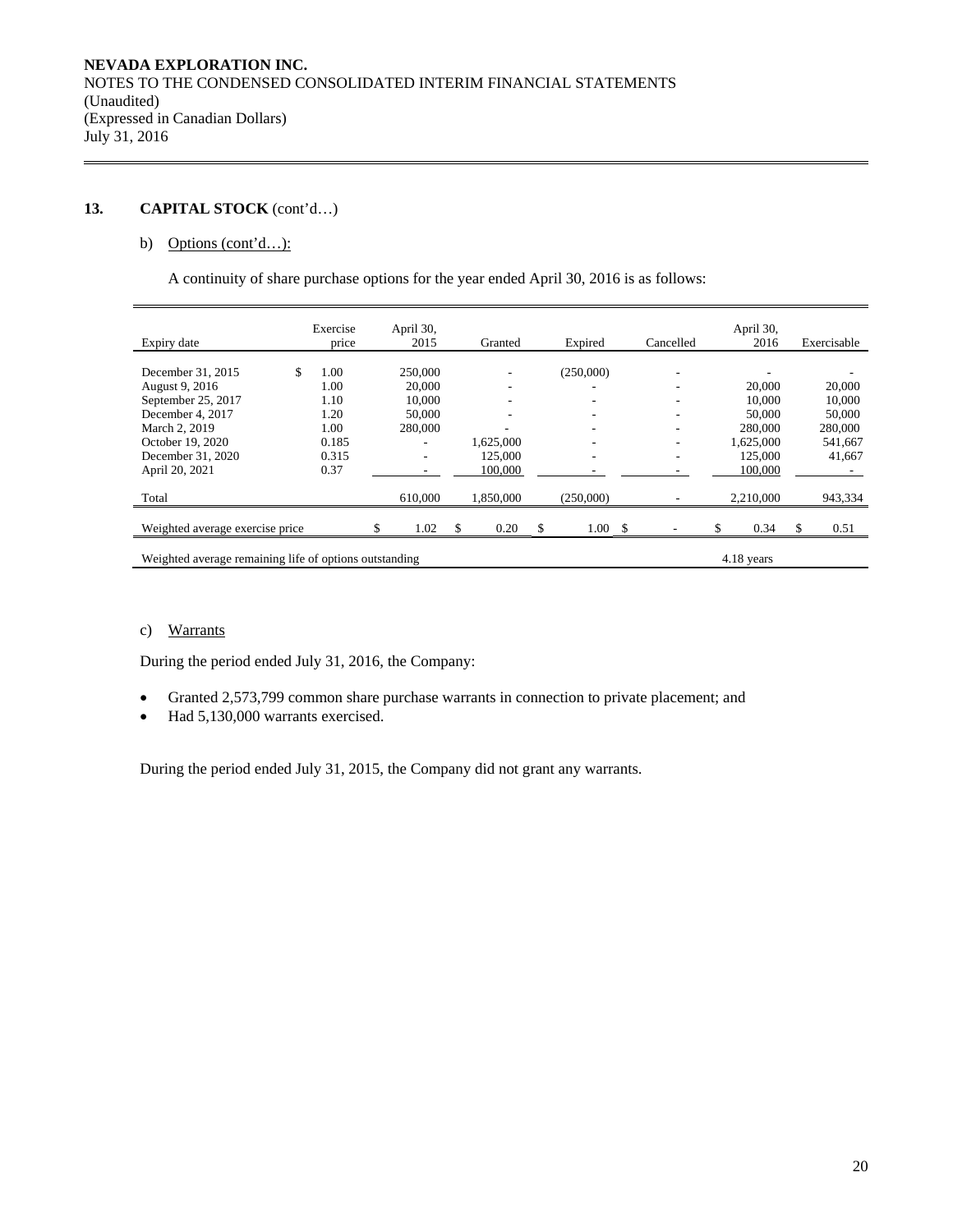# **13. CAPITAL STOCK** (cont'd…)

#### c) Warrants (cont'd...)

A continuity of share purchase warrants for the period ended July 31, 2016 is as follows:

|                                 | Exercise   | April 30,            |            |                  |         | July 31,   |             |
|---------------------------------|------------|----------------------|------------|------------------|---------|------------|-------------|
| Expiry date                     | price      | 2016                 | Granted    | Exercised        | Expired | 2016       | Exercisable |
| August 19, 2017                 | \$<br>0.50 | 283,010              | -          |                  |         | 283,010    | 283,010     |
| August 19, 2017                 | 0.50       | 4.000                | -          | ۰                |         | 4.000      | 4,000       |
| August 28, 2018                 | 0.10       | 939.150              |            |                  |         | 939.150    | 939.150     |
| <b>August 28, 2018</b>          | 0.10       | 11,550,000           |            | 5,130,000        |         | 6,420,000  | 6,420,000   |
| September 23, 2018              | 0.10       | 700,000              | ۰          |                  |         | 700,000    | 700,000     |
| December 29, 2017               | 0.50       | 661,500 <sup>a</sup> |            |                  |         | 661,500    | 661,500     |
| January 12, 2018                | 0.60       | ۰                    | 2,499,999  | ۰                | ۰       | 2.499.999  | 2,499,999   |
| January 12, 2018                | 0.60       |                      | 73,800     |                  |         | 73,800     | 73,800      |
| Total                           |            | 14,137,660           | 2,573,799  |                  |         | 11,581,459 | 11,581,459  |
| Weighted average exercise price |            | \$<br>0.13           | \$<br>0.60 | \$<br>$0.10^{b}$ | \$<br>۰ | \$<br>0.24 | \$<br>0.24  |

a) Warrants entitles the holder to purchase one common share at an exercise price of \$0.50 for a period of two years, subject to an accelerated expiry provision of 30 days if on any 20 consecutive trading days after issuance, the closing price of the common shares of the Company is greater than \$0.75 per share.

b) The weighted average share price on the date of exercise was \$0.55.

### A continuity of share purchase warrants for the year ended April 30, 2015 is as follows:

| Expiry date                     | Exercise<br>price | April 30,<br>2015 |   | Granted                  | Exercised                |   | Expired                  | April 30,<br>2016 | Exercisable |
|---------------------------------|-------------------|-------------------|---|--------------------------|--------------------------|---|--------------------------|-------------------|-------------|
| August 19, 2017                 | \$<br>0.50        | 283,010           |   |                          |                          |   | $\overline{\phantom{a}}$ | 283,010           | 283,010     |
| August 19, 2017                 | 0.50              | 4.000             |   | $\overline{\phantom{a}}$ | $\overline{\phantom{a}}$ |   | ٠                        | 4.000             | 4.000       |
| <b>August 28, 2018</b>          | 0.10              |                   |   | 939.150                  |                          |   |                          | 939,150           | 939,150     |
| August 28, 2018                 | 0.10              | ۰.                |   | 13.200.000               | (1,650,000)              |   | ۰                        | 11,550,000        | 11,550,000  |
| September 23, 2018              | 0.10              | ۰                 |   | 900,000                  | (200,000)                |   | $\overline{\phantom{a}}$ | 700,000           | 700,000     |
| December 29, 2017               | 0.50              |                   |   | 661,500 <sup>a</sup>     |                          |   |                          | 661,500           | 661,500     |
| Total                           |                   | 287,010           |   | 15,700,650               | (1,850,000)              |   | $\overline{\phantom{a}}$ | 14,137,660        | 14,137,660  |
| Weighted average exercise price |                   | \$<br>0.50        | S | 0.12                     | \$<br>$0.10^{b}$         | S | ۰.                       | 0.13              | \$<br>0.13  |

a) Warrants entitles the holder to purchase one common share at an exercise price of \$0.50 for a period of two years, subject to an accelerated expiry provision of 30 days if on any 20 consecutive trading days after issuance, the closing price of the common shares of the Company is greater than \$0.75 per share.

b) The weighted average share price on the date of exercise was \$0.32.

The following weighted average assumptions were used for the Black-Scholes valuation of the warrants granted during the year.

|                                                                       | July 31,<br>2016 | April 30,<br>2016   |
|-----------------------------------------------------------------------|------------------|---------------------|
| Share price<br>Risk-free interest rate                                | \$0.45<br>0.50%  | \$0.07<br>0.46%     |
| Expected life of warrants                                             | 1.5 years        | 2.96 years          |
| Annualized volatility based on historical volatility<br>Dividend rate | 189.86%<br>0.00% | 140.06%<br>$0.00\%$ |
| Fair value per warrant                                                | \$0.32           | \$0.05              |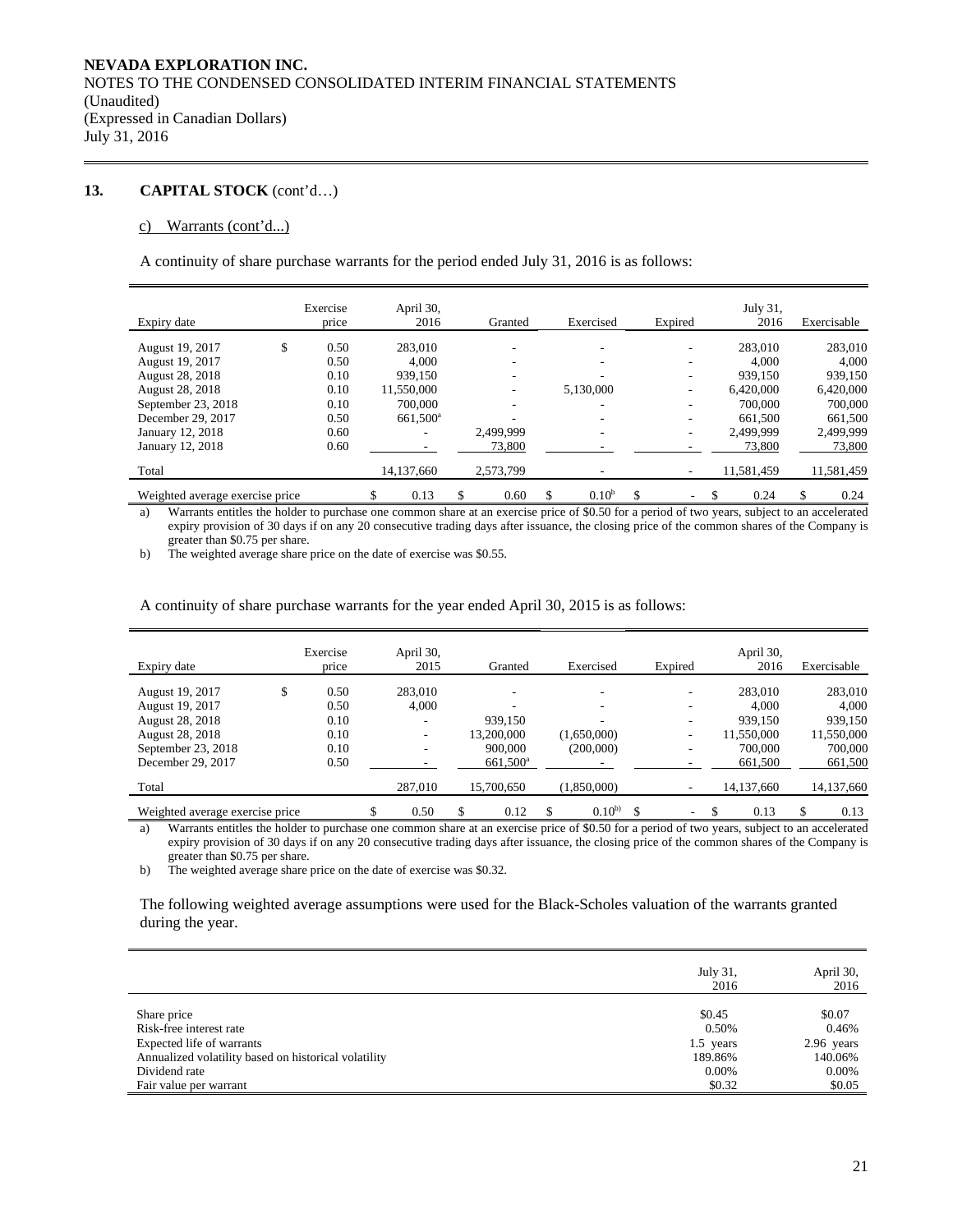# **14. SEGMENTED INFORMATION**

The Company operates in one industry segment, being the acquisition, exploration, and development of resource properties. Geographic information is as follows:

|                                                                                |          | July 31,<br>2016                      |          | April 30,<br>2016                     |
|--------------------------------------------------------------------------------|----------|---------------------------------------|----------|---------------------------------------|
| Non-current assets:<br><b>United States</b><br>Equipment<br>Deposits and bonds | \$<br>\$ | 267,692<br>41,132<br>308,824          | \$<br>\$ | 46,192<br>39,531<br>85,723            |
|                                                                                |          |                                       |          |                                       |
|                                                                                |          | Three Months<br>Ended<br>July 31,2016 |          | Three Months<br>Ended<br>July 31,2015 |
| Income:<br><b>United States</b><br>Project management and consulting           | \$       | 14,601                                | \$       | 1,244                                 |

# **15. KEY MANAGEMENT COMPENSATION**

Remuneration of key management of the Company is as follows:

|          |   | Three Months<br>Ended<br>July 31, 2016 |    | Three Months<br>Ended<br>July 31, 2015 |
|----------|---|----------------------------------------|----|----------------------------------------|
| Salaries |   | 42,400                                 |    | 26,259                                 |
|          | S | 42,400                                 | -S | 26,259                                 |

The amount included in accounts payable and accrued liabilities which is due to key management personnel is as follows:

|                                 | July 31,<br>2016 | April 30,<br>2016 |
|---------------------------------|------------------|-------------------|
| Due to key management personnel | 5.250            | 2,000             |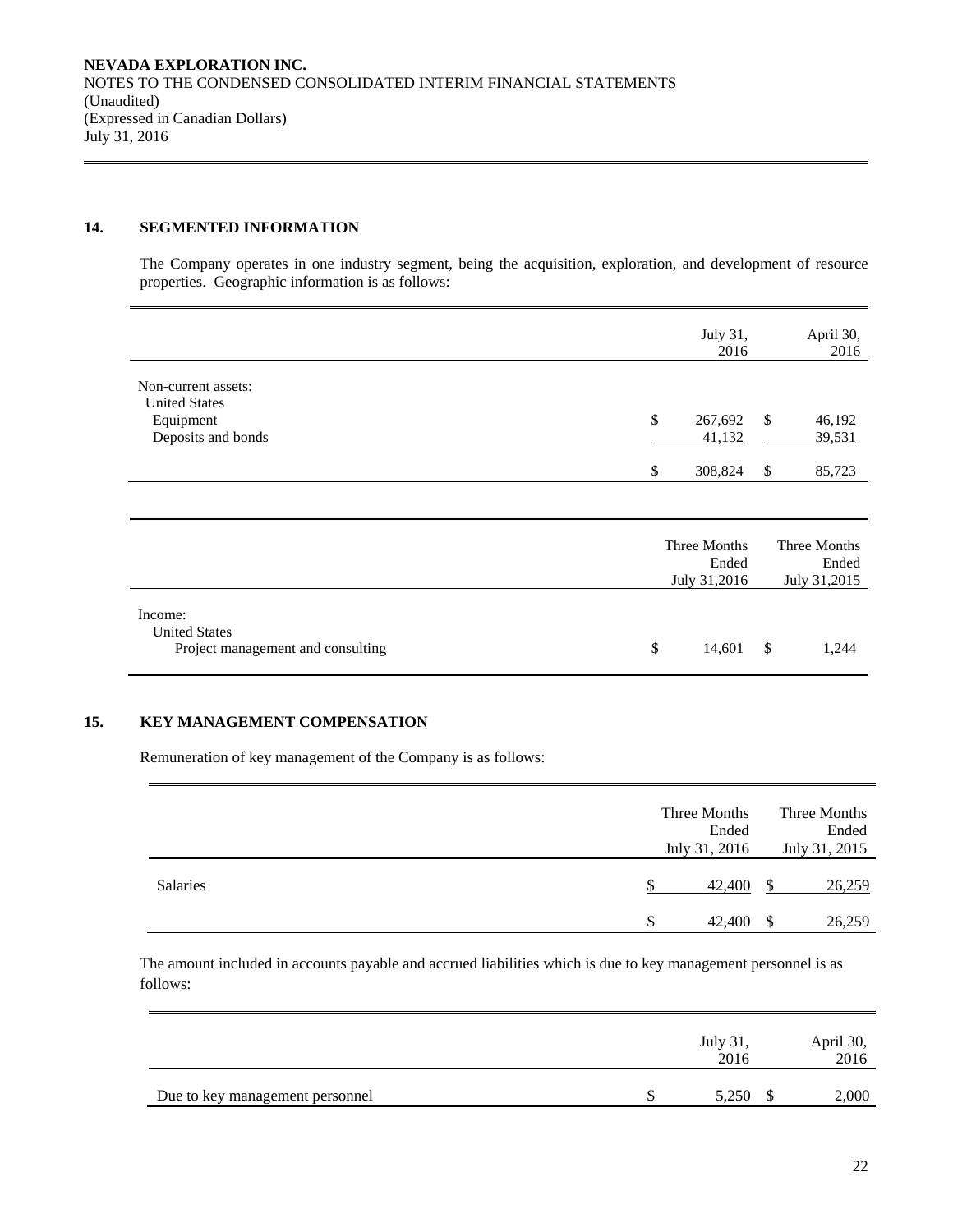### **16. COMMITMENTS**

The Company has the following commitments:

- premise commitments of \$15,736 in fiscal 2017; and
- various commitments relating to its resource properties as disclosed in Note 9.

# **17. FINANCIAL RISK MANAGEMENT**

### **Fair value**

Financial instruments measured at fair value are classified into one of three levels in the fair value hierarchy according to the relative reliability of the inputs used to estimate the fair values. The three levels of the fair value hierarchy are:

Level 1 – Unadjusted quoted prices in active markets for identical assets or liabilities;

Level 2 – Inputs other than quoted prices that are observable for the asset or liability either directly or indirectly; and Level 3 – Inputs that are not based on observable market data.

Short term investments are measured at level 1 of the fair value hierarchy. The fair value of short term investments is measured at the market price of the common shares held at the measurement date. The carrying value of cash, deposits and bonds, finance lease obligations, accounts payable and accrued liabilities and approximated their fair value because of the short-term nature of these instruments.

### **Financial risk factors**

The Company's risk exposures and the impact on the Company's financial instruments are summarized below:

### *Credit risk*

 Credit risk is the risk of loss associated with a counterparty's inability to fulfill its payment obligations. The Company's credit risk is primarily attributable to cash and deposits and bonds. Management believes that the credit risk concentration with respect to cash, deposits and bonds and short-term investments is remote as it maintains accounts with highly-rated financial institutions.

# *Liquidity risk*

Liquidity risk is the risk that the Company will not be able to meet its financial obligations as they fall due. The Company manages liquidity risk through the management of its capital structure and financial leverage. It also manages liquidity risk by continuously monitoring actual and projected cash flows. The Board of Directors reviews and approves the Company's operating and capital budgets, as well as any material transactions out of the normal course of business.

As at July 31, 2016, the Company had a cash balance of \$1,821,460 (April 30, 2016 - \$74,820) to settle current liabilities of \$175,417 (April 30, 2016 - \$143,824). The Company believes that there is no liquidity risk as at July 31, 2016.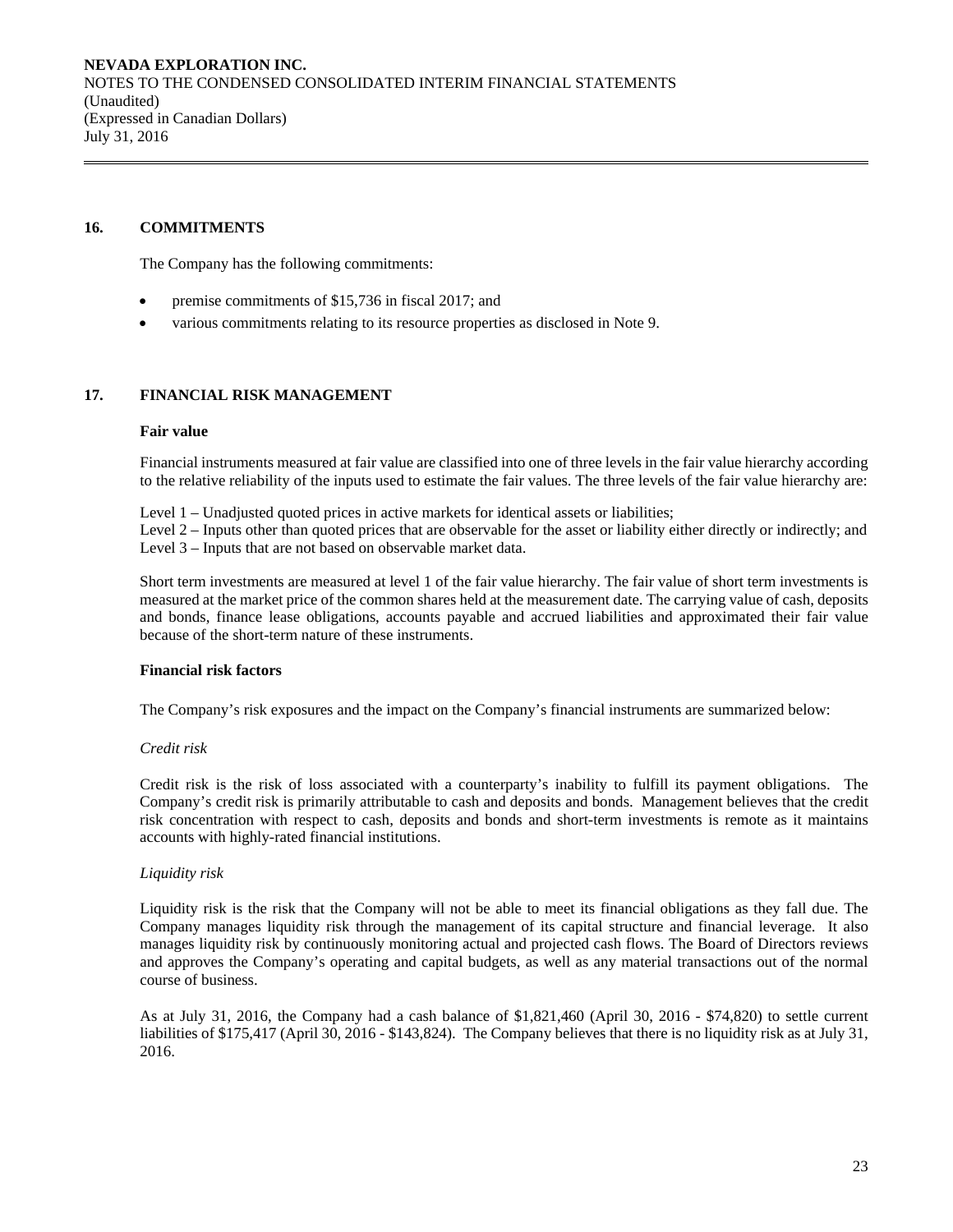# **17. FINANCIAL RISK MANAGEMENT** (cont'd…)

### *Market risk*

Market risk is the risk of loss that may arise from changes in market factors such as interest rates, foreign exchange rates and equity prices.

### (a) Interest rate risk

 The Company is exposed to interest rate risk to the extent that the cash maintained at the financial institutions is subject to floating rate of interest. The interest rate risks on cash, deposits and bonds and on the Company's finance lease obligations are not considered significant.

### (b) Foreign currency risk

The Company is exposed to financial risk arising from fluctuations in foreign exchange rates and the degree of volatility of these rates. A significant portion of the Company's expenses is denominated in US dollars. Consequently, certain assets, liabilities and operating expenses are exposed to currency fluctuations. The Company does not use derivative instruments to reduce its exposure to foreign currency risk. Net assets denominated in foreign currency and the Canadian dollar equivalents as at July 31, 2016 are as follows:

|                                                                                        |   | USD                                  | CDN                             |
|----------------------------------------------------------------------------------------|---|--------------------------------------|---------------------------------|
| Current assets<br>Non-current assets<br>Current liabilities<br>Non-current liabilities | S | 99,021<br>-S<br>236,537<br>(67, 764) | 129,281<br>308,824<br>(88, 472) |
|                                                                                        | S | (14, 846)<br>252,948                 | (19, 383)<br>330,250            |

Based on the above net exposures as at July 31, 2016, and assuming all other variables remain constant, a 1% change in the value of the US dollar against the Canadian dollar would result in an increase/decrease of \$3,303 in comprehensive loss.

# **18. CAPITAL MANAGEMENT**

In order to maintain its capital structure, the Company, is dependent on equity funding and when necessary, raises capital through the issuance of equity instruments, primarily comprised of common shares and incentive stock options. In the management of capital, the Company includes the components of equity as well as cash.

The Company prepares annual estimates of exploration expenditures and monitors actual expenditures compared to the estimates to ensure that there is sufficient capital on hand to meet ongoing obligations. The Company's investment policy is to invest any excess cash in highly liquid short-term deposits with terms of one year or less and which can be liquidated after thirty days without interest penalty. The Company currently has insufficient capital to fund its exploration programs and is reliant on completing equity financings to fund further exploration. The Company is not subject to any externally imposed capital requirements.

There were no changes in the Company's approach to capital management during the period ended July 31, 2016.